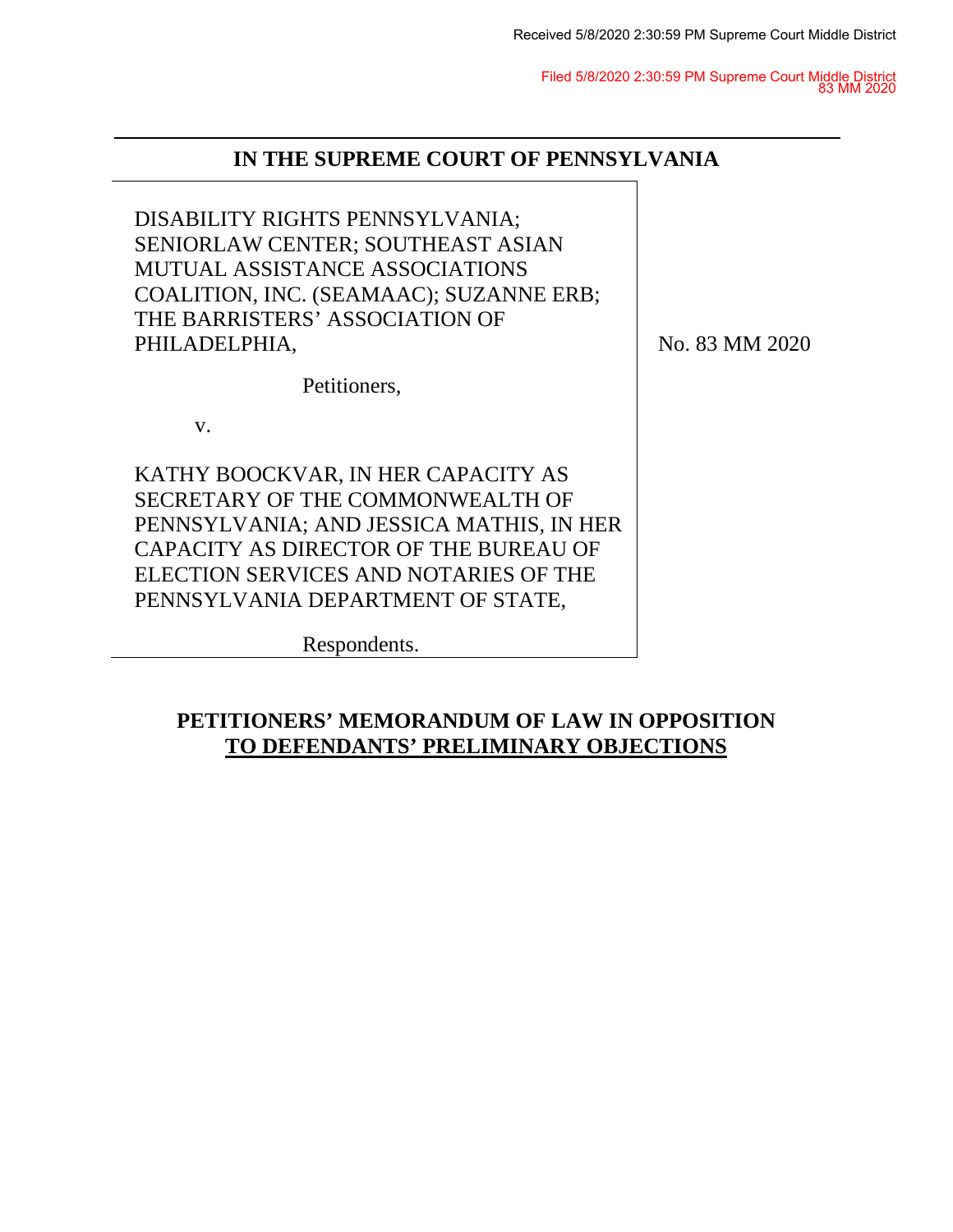# **TABLE OF CONTENTS**

| $\mathbf{I}$ .  | Petitioners' Constitutional Claims Are Concrete and Not Speculative2                                                                       |     |
|-----------------|--------------------------------------------------------------------------------------------------------------------------------------------|-----|
| $\mathbf{II}$ . |                                                                                                                                            |     |
| III.            | Petitioners Need Not Join 67 County Boards of Elections to Challenge<br>the Constitutionality of a Uniform Statutory Statewide Deadline 15 |     |
| IV.             | Respondents' Fourth Preliminary Objection Is Factually Wrong and<br>Underscores the Arbitrary Nature of a Mail Voting System that Depends  | .20 |
|                 |                                                                                                                                            | .22 |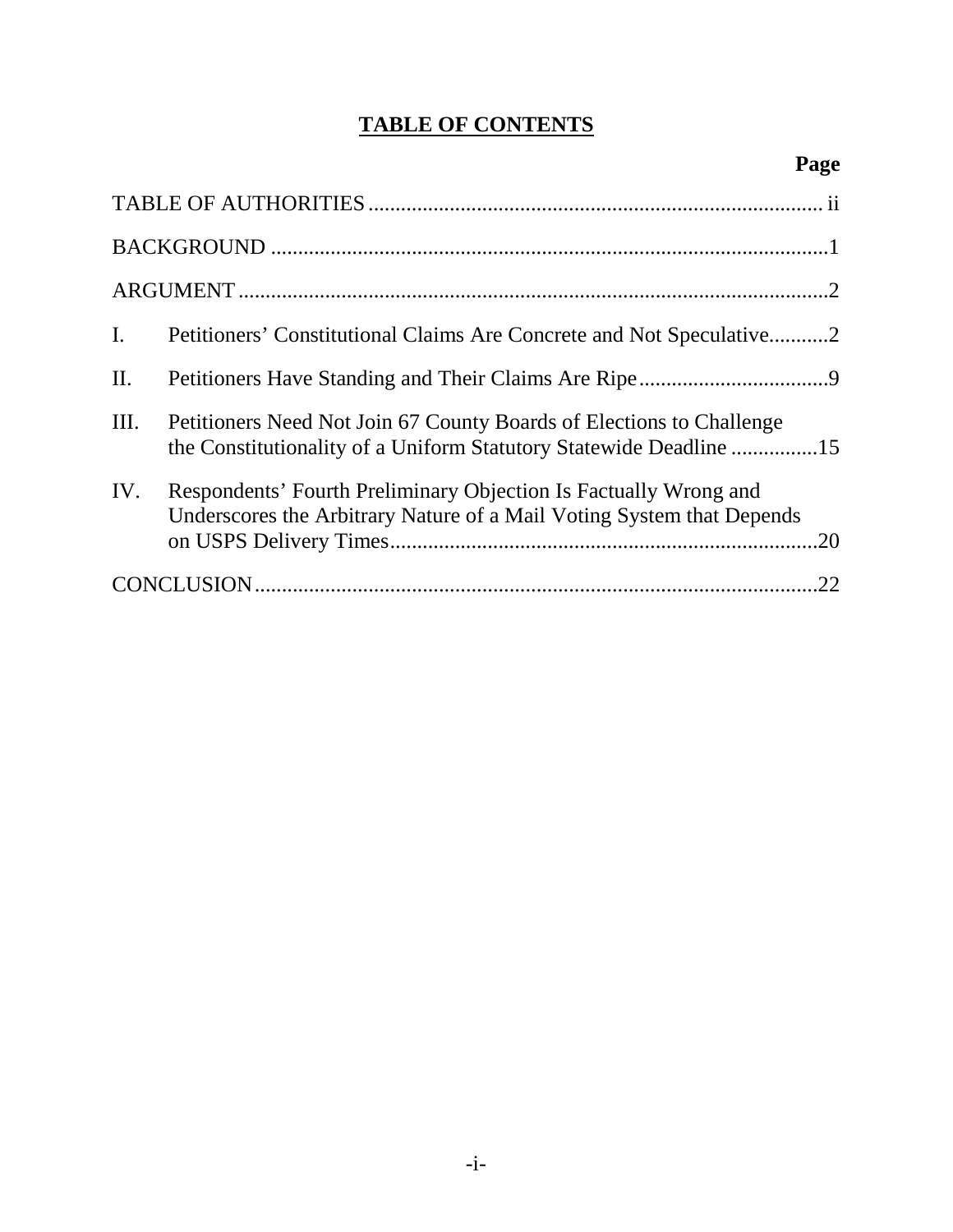# **TABLE OF AUTHORITIES**

<span id="page-2-0"></span>

| <b>Cases</b>                                                                              | Page(s) |
|-------------------------------------------------------------------------------------------|---------|
| In re Absentee Ballots Case of 1967 Gen. Election,                                        |         |
| Alabama Legislative Black Caucus v. Alabama,                                              |         |
| Applewhite v. Commonwealth,                                                               |         |
| Applewhite v. Commonwealth,<br>No. 330 M.D. 2012, 2014 WL 184988 (Pa. Commw. Ct. Jan. 17, |         |
| Banfield v. Cortés,                                                                       |         |
| Buoncuore v. Pa. Game Comm'n,                                                             |         |
| Commonwealth by Shapiro v. UPMC,                                                          |         |
| Disability Rights Pa. v. Pa. Dep't of Human Servs.,                                       |         |
| Emerick v. Harris,                                                                        |         |
| Fillman v. Rendell,                                                                       |         |
| <i>Friends of DeVito v. Wolf,</i>                                                         |         |
| League of Women Voters of Pa. v. Commonwealth,                                            |         |
| Markham v. Wolf,                                                                          |         |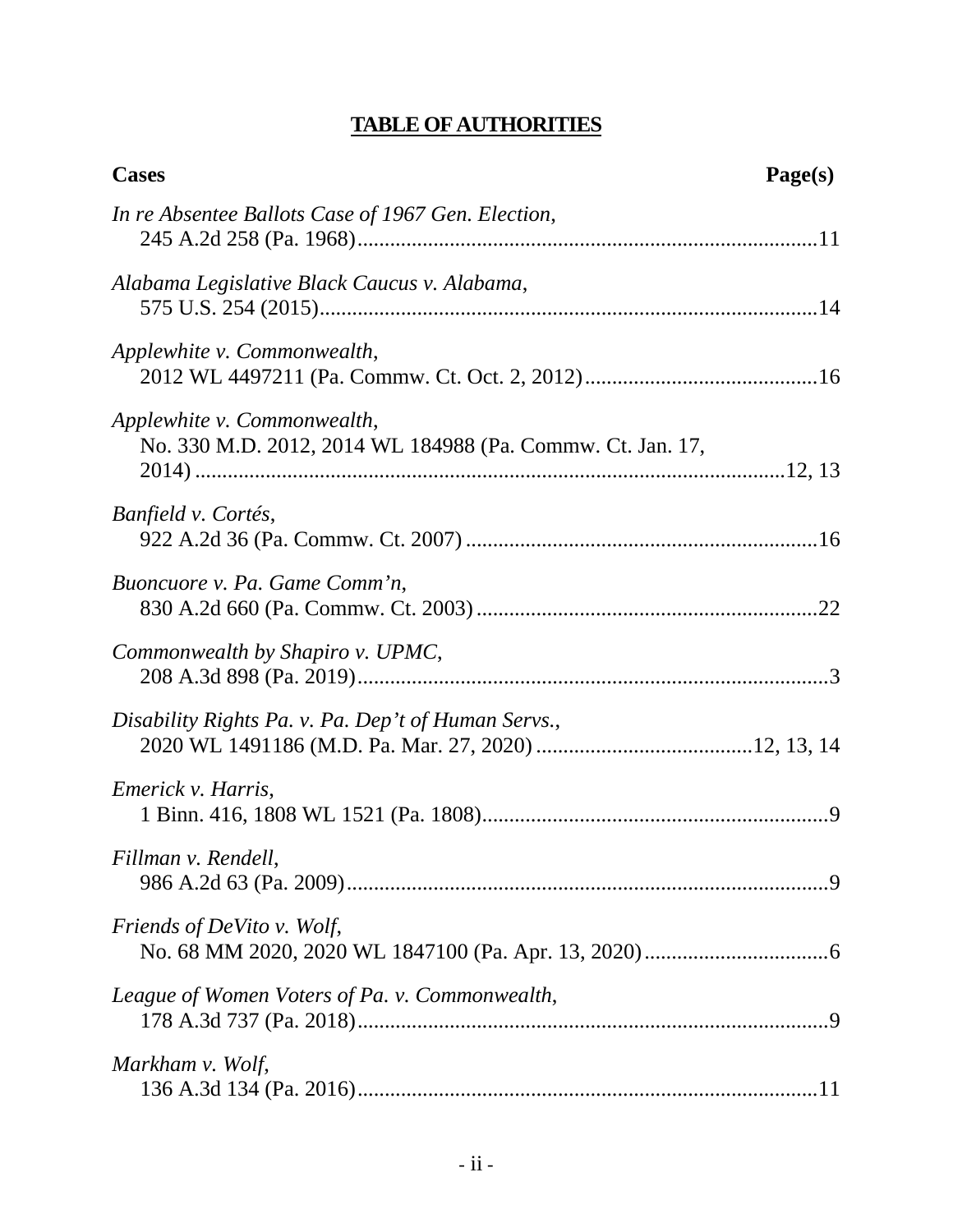| Mechanicsburg Area Sch. Dist. v. Kline,              |    |
|------------------------------------------------------|----|
| Oughton v. Black,                                    |    |
| Purcell v. Gonzalez,                                 |    |
| Republican Nat'l Comm. v. Democratic Nat'l Comm.,    |    |
| Robinson Twp. v. Commonwealth,                       |    |
| S. Whitehall Twp. Police Serv. v. S. Whitehall Twp., | 12 |

# **Statutes**

# 25 P.S.

# **Rules**

| Pa.R.A.P. |  |
|-----------|--|
|           |  |
|           |  |
|           |  |
|           |  |

# Pa. R. Civ. P.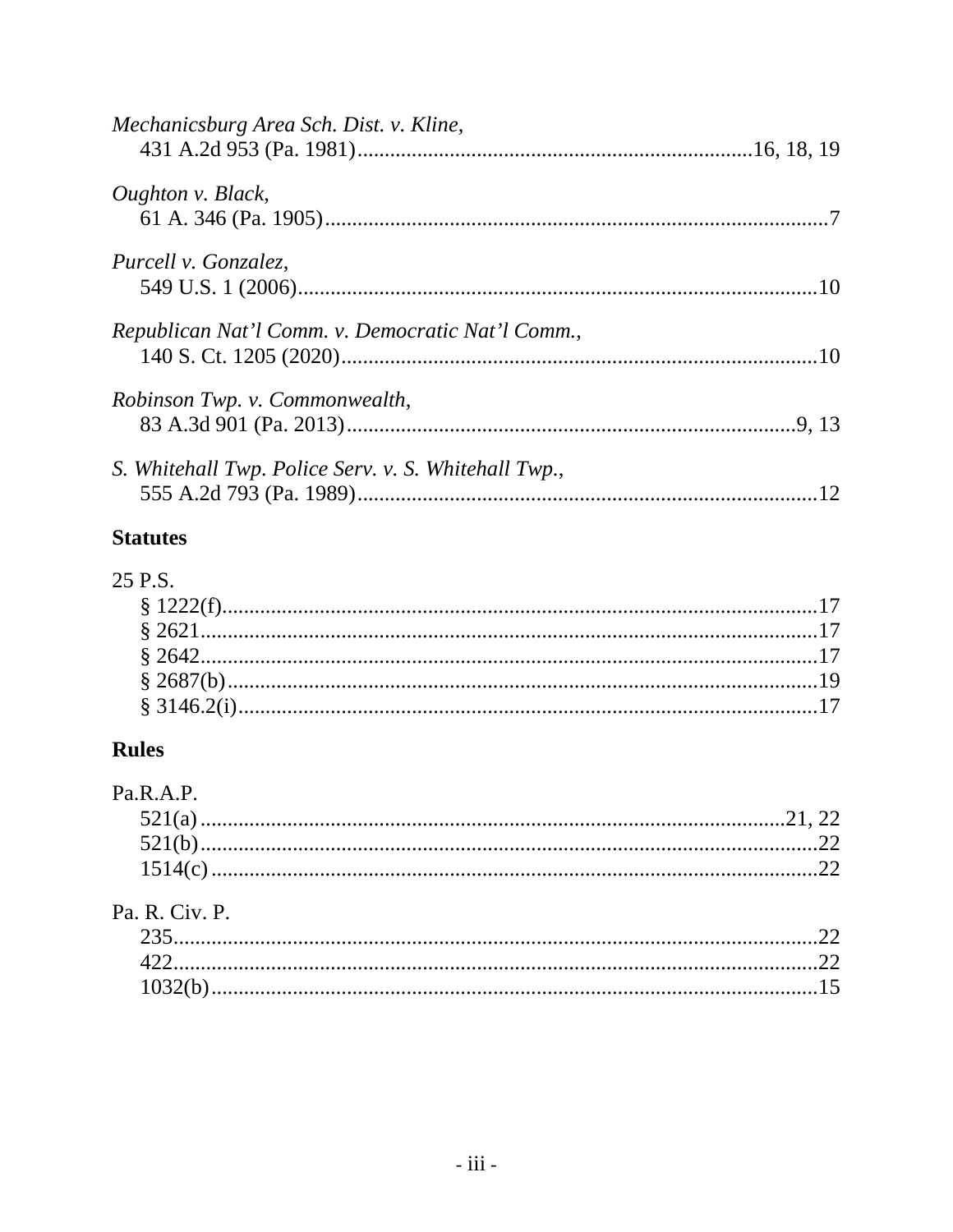# **Other Authorities**

| Videotaped Testimony, Public Hr'g on Primary Election Issues  |  |
|---------------------------------------------------------------|--|
| Related to the Ongoing COVID-19 Restrictions (Apr. 30, 2020), |  |
|                                                               |  |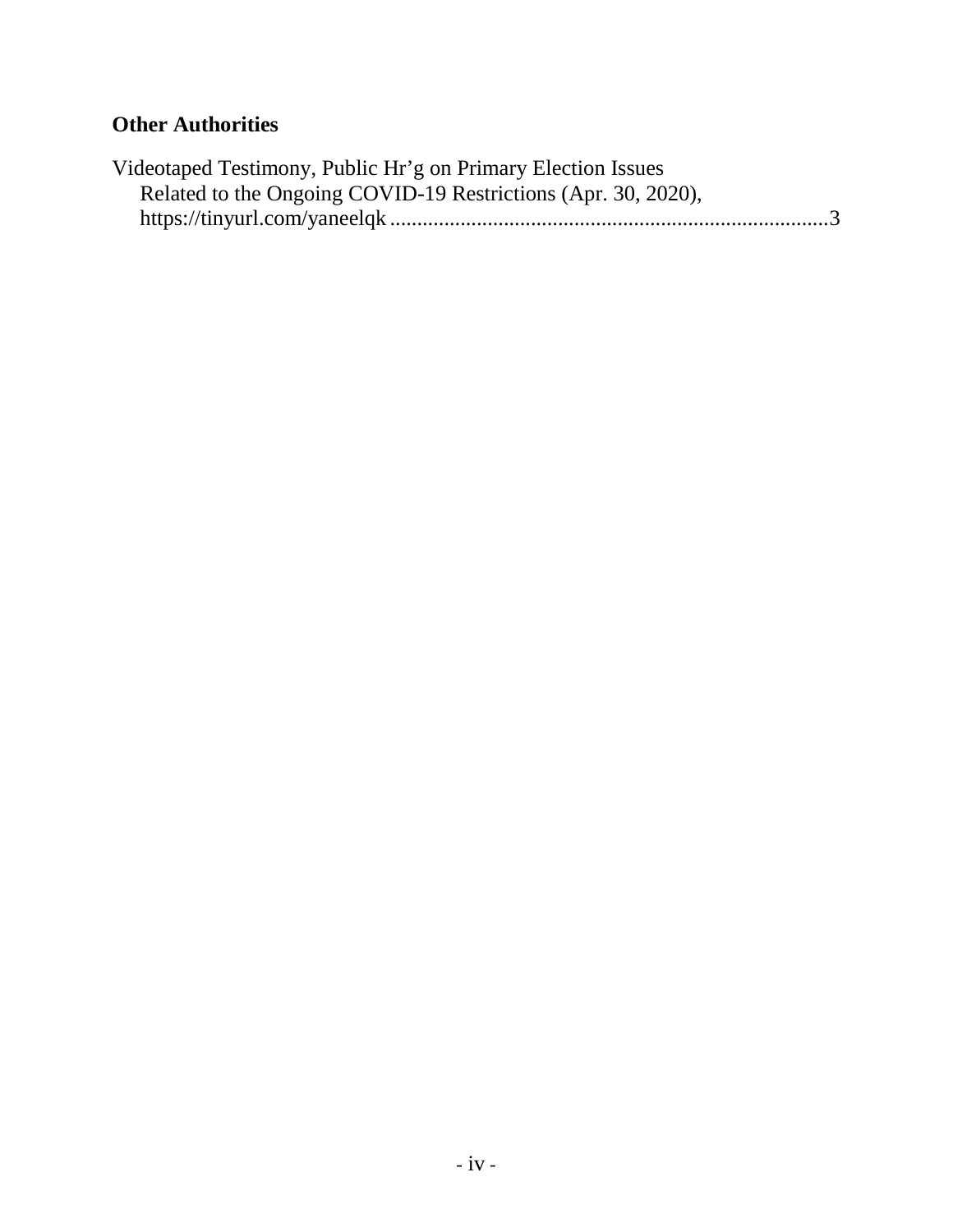Pursuant to the Court's directive of May 5, Petitioners Disability Rights Pennsylvania (Disability Rights), SeniorLAW Center, Southeast Asian Mutual Assistance Associations Coalition (SEAMAAC), Suzanne Erb, and the Barristers' Association of Philadelphia respectfully submit this memorandum in opposition to Respondents' Preliminary Objections to Petitioners' Petition for Review. As set forth below, contrary to Respondents' assertions, Petitioners' constitutional claims are concrete and not speculative; Petitioners have standing to bring this action and their claims are ripe; nothing required Petitioners to name the 67 county boards of elections as additional respondents in this action; and Petitioners timely served the Petition for Review on the Attorney General's office.

#### **BACKGROUND**

<span id="page-5-0"></span>Petitioners filed their Petition for Review ("Pet.") on April 27, 2020, asserting that the received-by-election-day deadline for voters to submit absentee and mail-in ballots violates multiple provisions of the Pennsylvania Constitution in the context of the COVID-19 pandemic. On May 4, 2020, Petitioners filed an Application for Special Relief in the Nature of Preliminary Injunction ("PI App."), seeking to bar enforcement of the received-by deadline in the upcoming June 2 primary election, now less than four weeks away.

On May 5, Respondents filed Preliminary Objections ("P.O."), asserting that (1) Petitioners' concerns about the impact of COVID-19 on voting by mail are "too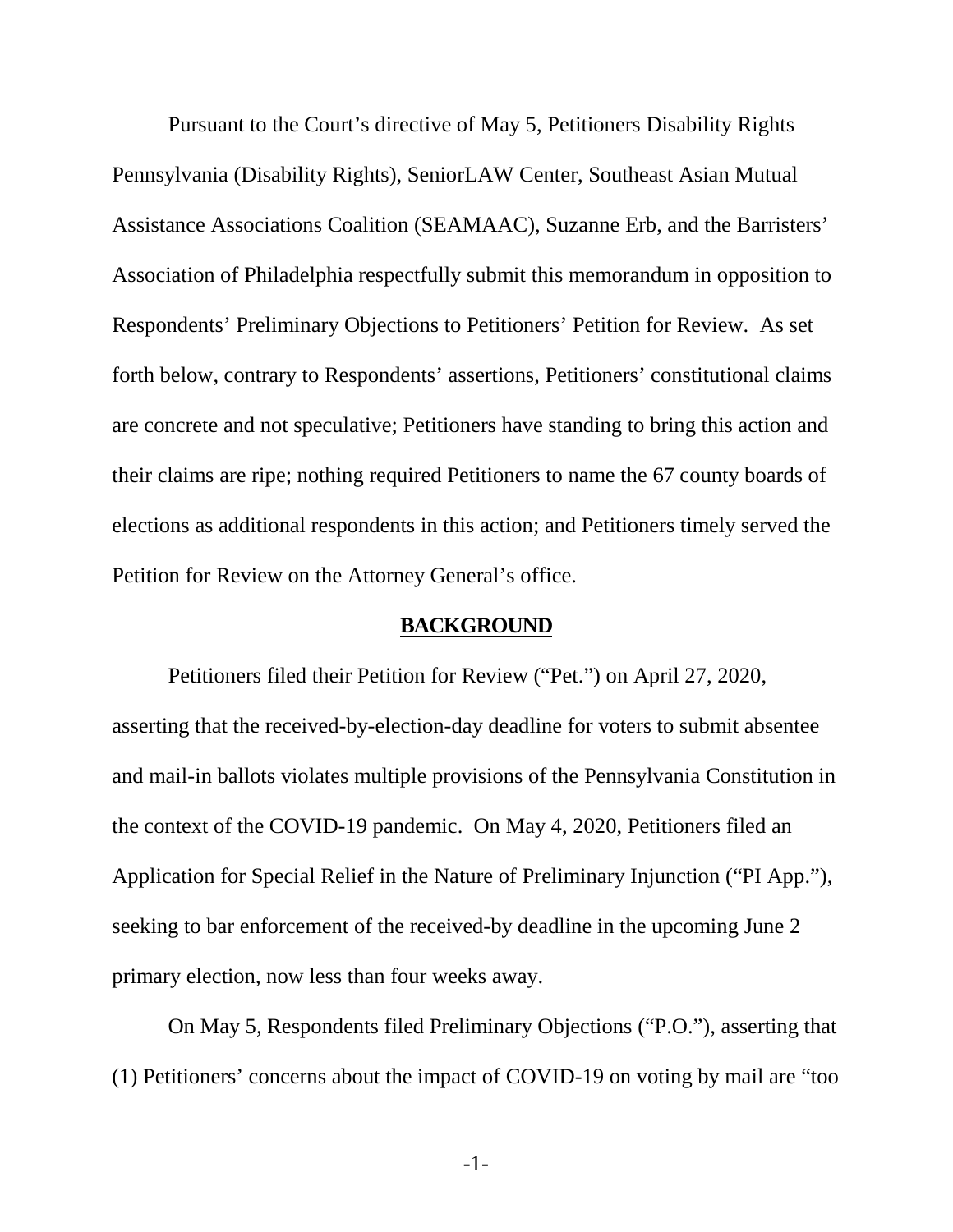speculative" to state a viable constitutional claim; (2) Petitioners lack standing to bring their claims and their claims are not ripe; (3) Petitioners failed to join all 67 county boards of elections as additional respondents; and (4) Petitioners supposedly failed to service notice and a copy of the Petition for Review on the Attorney General's office.[1](#page-6-2)

#### **ARGUMENT**

### <span id="page-6-1"></span><span id="page-6-0"></span>**I. Petitioners' Constitutional Claims Are Concrete and Not Speculative**

Respondents do not dispute that if Petitioners' allegations concerning the impacts of COVID-19 on voting by mail are accurate, the received-by-election-day deadline violates multiple provisions of the Pennsylvania Constitution. Instead, Respondents' First Preliminary Objection asserts that Petitioners' concerns about the pandemic's impact on voting by mail are "too speculative" to state a viable constitutional claim. P.O. ¶ 22. According to Respondents, Petitioners merely "hypothesize" that "factors related to the COVID-19 crisis" might hinder voters' ability to timely cast absentee or mail-in ballots under the current received-byelection-day deadline. Those factors are: "[1] increased numbers of absentee and mail-in ballot applications, [2] delayed application processing by county boards of

<span id="page-6-2"></span> $<sup>1</sup>$  All of the relevant facts are set forth in the Petition for Review and the</sup> Memorandum in Support of Petitioners' Application for Special Relief in the Nature of a Preliminary Injunction.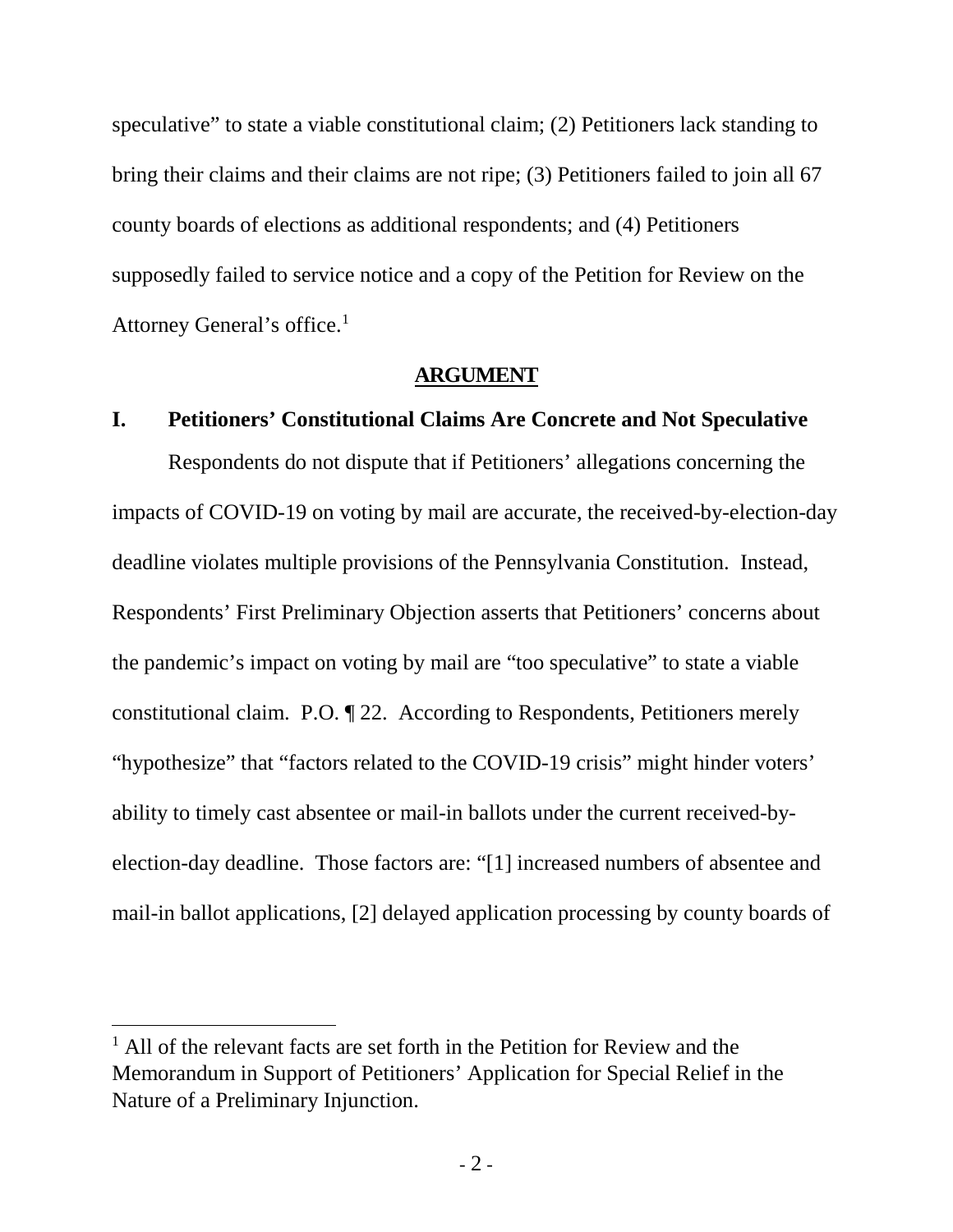elections, [3] slow service by the U.S. Postal Service, and [4] voters' health concerns about voting in person." *Id.* at p. 3; *see id.* ¶¶ 6, 23 (similar).

As an initial matter, "in ruling upon preliminary objections, a court must accept as true all well-pleaded allegations of material fact and all reasonable inferences deducible from those facts," and "any doubt must be resolved in favor of the non-moving party." *Commonwealth by Shapiro v. UPMC*, 208 A.3d 898, 904 (Pa. 2019). This point alone is sufficient to dispose of Respondents' preliminary objections, and they notably fail to address the pleading standard.

But pleading standards aside, the complications with voting amidst the COVID-19 pandemic are not "conjecture." P.O. ¶ 29. They are real.

*First*, it is an indisputable fact that applications to vote by absentee and mailin ballot have massively increased due to the pandemic. Secretary Boockvar testified at a recent Pennsylvania Senate hearing that 880,000 applications for mail-in or absentee ballots had already been submitted as of the morning of April 30, noting: "Just to give you context, that's 880,000 that have already applied when we still have four weeks to go before the deadline. That's more than eight times more than the number of voters who have ever voted absentee in a presidential primary before."[2](#page-7-0) *See also* Pet. ¶ 46. Philadelphia alone has received

<span id="page-7-0"></span> <sup>2</sup> Videotaped Testimony, Public Hr'g on Primary Election Issues Related to the Ongoing COVID-19 Restrictions at 33:45-34:02 (Apr. 30, 2020), https://tinyurl.com/yaneelqk (hereinafter Secretary Boockvar Senate Testimony).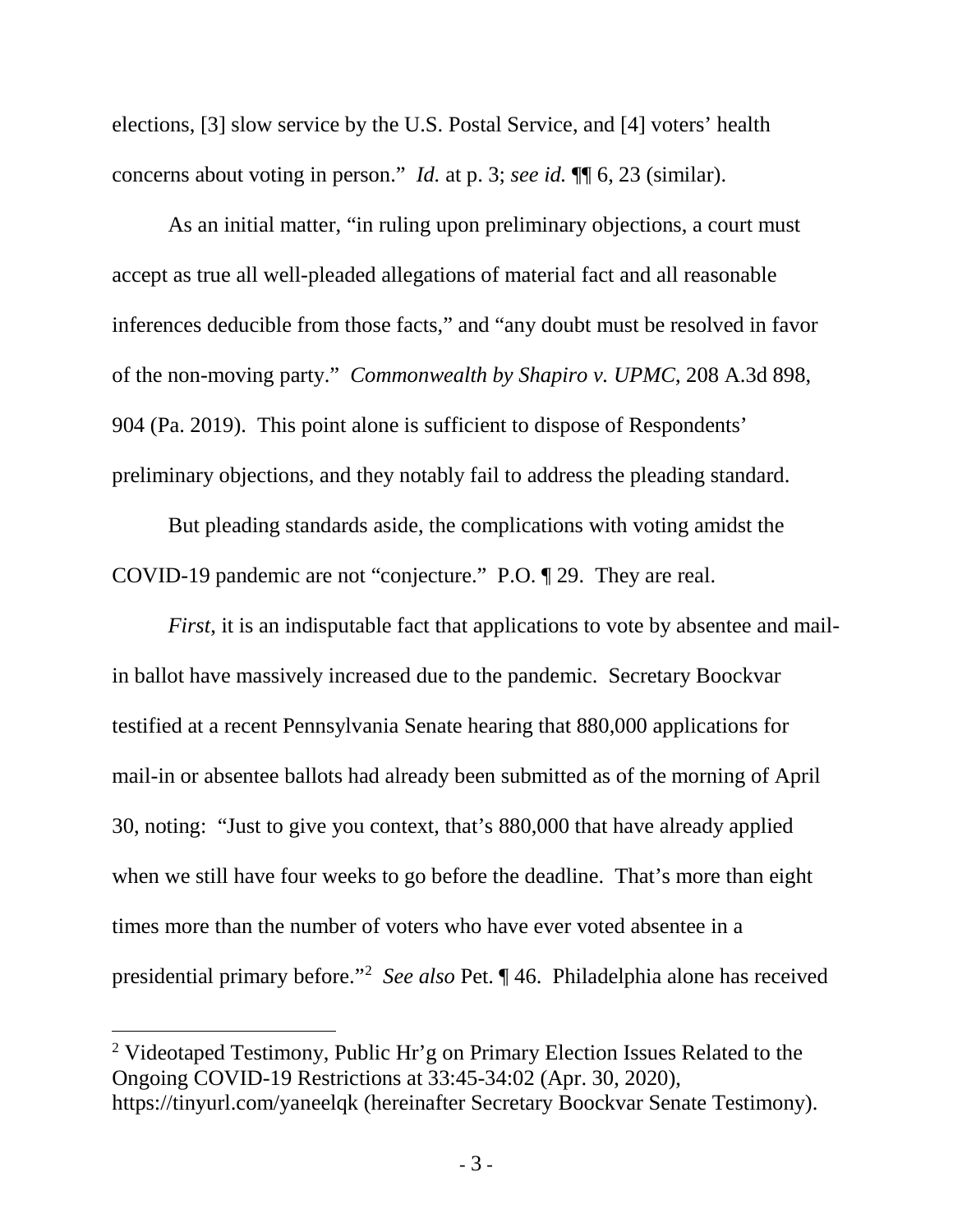over 70,000 applications. PI App., Ex. L. And these numbers will only increase. As election officials from Mercer, Leigh, and Lawrence Counties noted in their recent Senate testimony, "[o]ther states have seen exponential explosions of applications in the weeks leading up to their primaries so 'we ain't seen nothing yet.' Wisconsin's numbers multiplied 10 times during the three weeks prior to their primary." PI App., Ex. A; *see also* Pet. ¶ 35.[3](#page-8-0) This is not unfounded "speculation" by Petitioners, P.O. ¶ 25; it is the studied expectation of seasoned election officials across the Commonwealth based on the enormous number of applications already received and recent experiences in other jurisdictions.

*Second*, the backlogs in county boards of elections in processing this enormous and unprecedented number of absentee and mail-in ballot applications are also concrete, not hypothesized. As of April 23, Allegheny County had processed only 30,000 of the nearly 90,000 absentee and mail-in ballot applications it had already received, and mailed only between 17,000 and 20,000. PI App., Ex. W; *see also* Pet. 146. These backlogs will only grow as the primary draws nearer. Pet. ¶¶ 3, 47. Election officials from Mercer, Lehigh, and Lawrence County

<span id="page-8-0"></span><sup>&</sup>lt;sup>3</sup> In the recent Wisconsin primary election, more than 283,000 voters submitted absentee ballot requests in the last four days before the April 3 application deadline. Pet. ¶ 35; *see also* PI App., Exs. M, O. More than 136,000 voters submitted their requests in the final two days before the deadline. Pet. ¶ 35; *see also* PI App., Exs. N, O.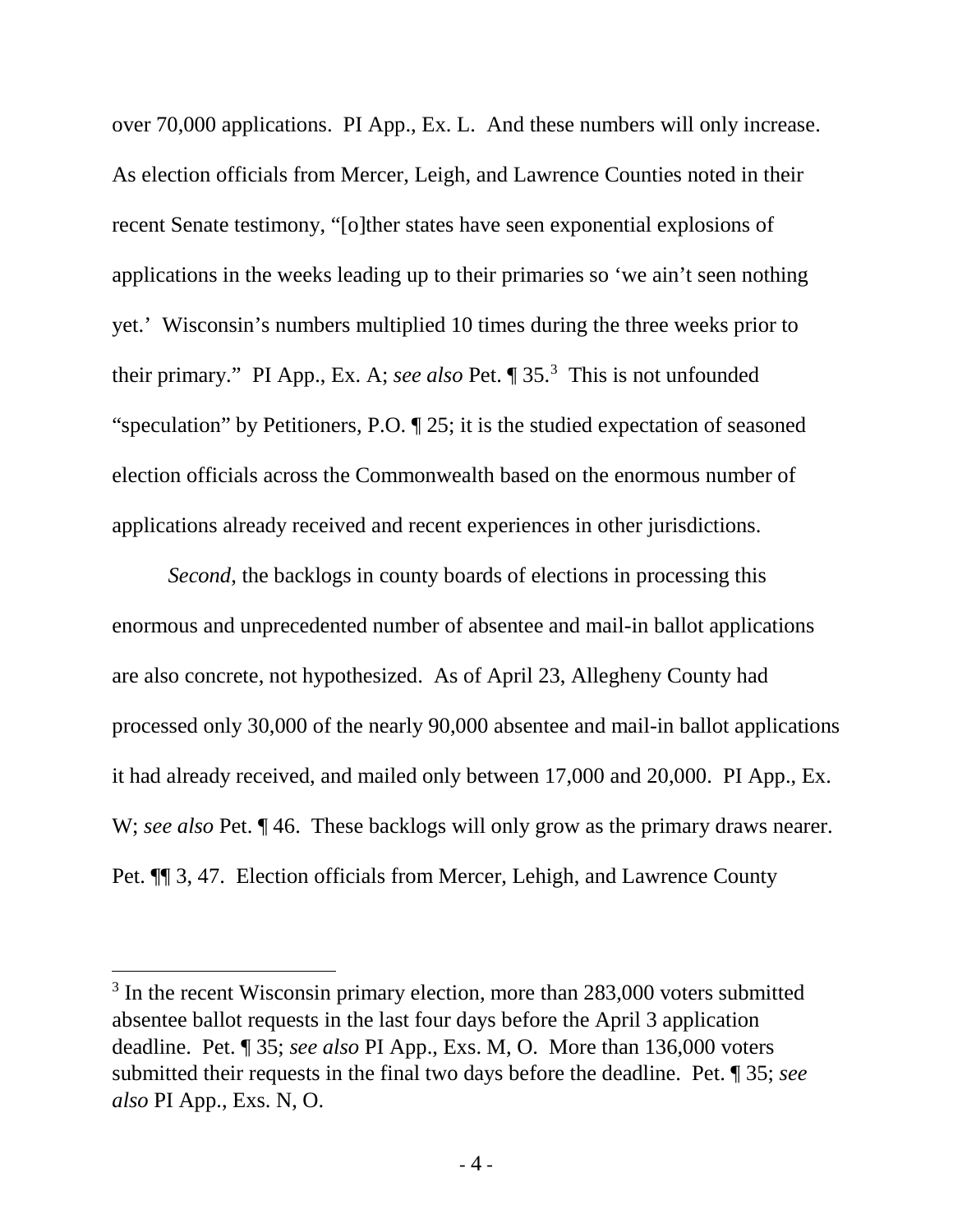testified on April 30 that counties "are falling behind daily." PI App., Ex. A at 2. The chairwoman of the Philadelphia City Commissioners testified that the system is simply "not designed to handle" the number of applications being submitted due to the pandemic. PI App., Ex. L at 2; *see* also Pet. ¶ 49. The election officials from Mercer, Lehigh, and Lawrence Counties echoed this concern, testifying:

Pennsylvania and many other states might have miscalculated the fallout from massive scaling up of mail voting because there was one bottle neck we couldn't avoid – processing applications. Counties were not built for this either administratively or through human capital. There aren't enough people and hours in the day in many places to overcome that bottleneck because PA has been built to handle a minimal number of mail applications over decades.

While we expected difficulties and some hiccups related to the roll out of Act 77, we went from expecting perhaps a 15 to 20 percent uptick in applications to seeing currently a 400 to 500 percent increase and growing. Put another way, counties were expecting about 30 inches of snow. What we're getting is the equivalent of 10 feet and it's going to get worse.

PI App., Ex. A at 1-2. Petitioners are not speculating that there will be a lengthy

backlog in processing absentee and mail-in ballot applications by county boards of

elections; this was the exact testimony by elections officials from three counties

who said there is a growing "bottleneck" and that "there aren't enough people and

hours in the day in many places to overcome that bottleneck." *Id.*

*Third*, delays in USPS mail delivery due to the COVID-19 pandemic are not speculative either. In ordinary times, USPS predicts that First Class Mail delivery will take one to three business days, but the pandemic has caused delays in mail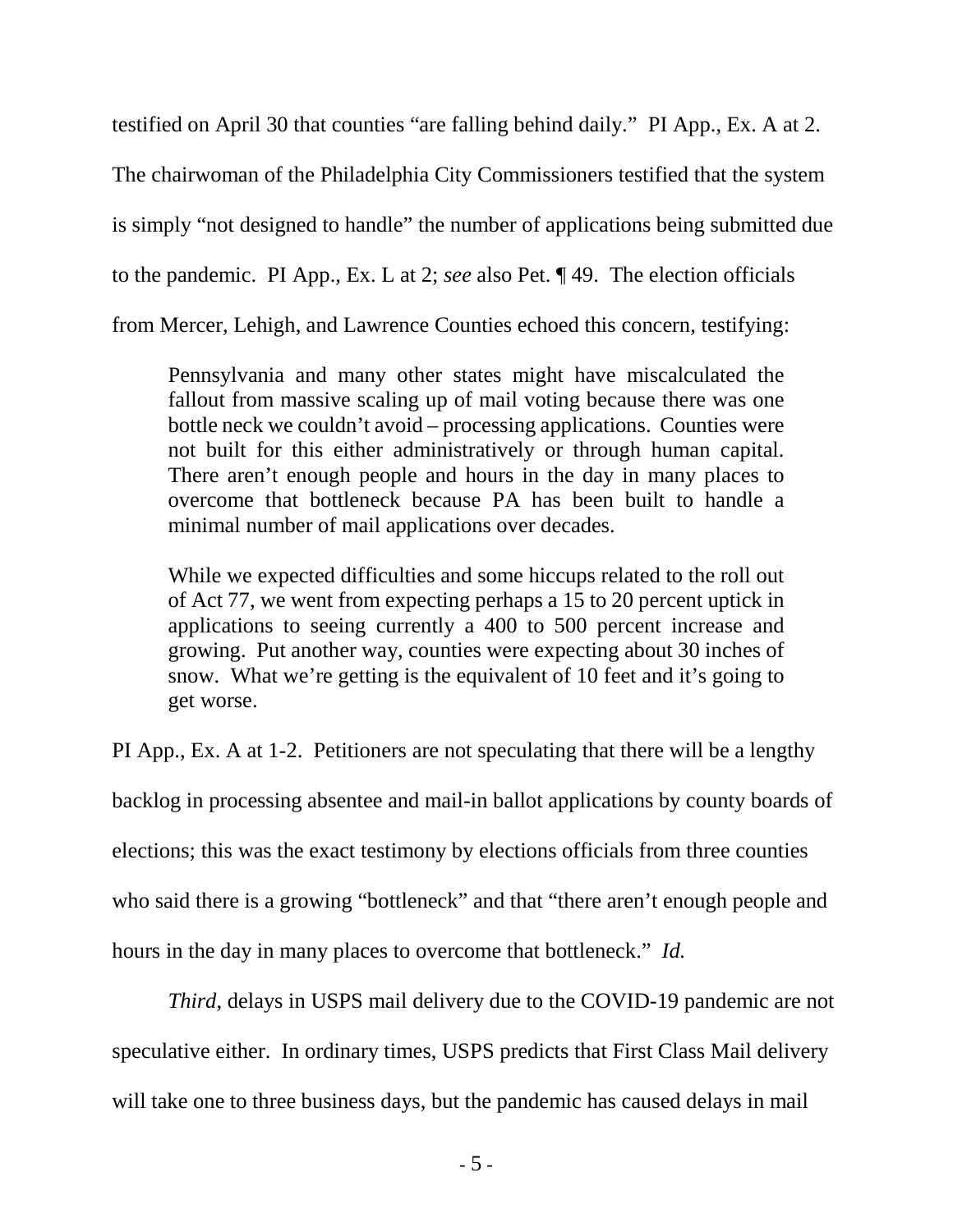delivery. Pet. ¶ 32. For instance, on April 17, 2020, USPS extended its service commitments for certain types of mail due to COVID-19. *Id.*; *see* PI App., Ex. R (USPS industry alert for expected delivery changes). What's more, as detailed below, it appears that USPS mail delivery was slow *in this very case*; it took fully a week for USPS to deliver the service copy of the Petition for Review that Petitioners mailed to the Attorney General's office. *See infra* § IV.

*Finally*, contrary to Respondents' assertions, there is nothing speculative about Pennsylvanians' "health concerns about voting in person." P.O. at 3. Governor Wolf has declared that "COVID-19 constitutes a threat of imminent disaster to the health of the citizens of the Commonwealth," PI App., Ex. B, and this Court has recognized that "[a]ny location … where two or more people can congregate is within [the COVID-19] disaster area," *Friends of DeVito v. Wolf*, No. 68 MM 2020, 2020 WL 1847100, at \*13 (Pa. Apr. 13, 2020)—a description that undeniably applies to polling places and county election offices. The Department of State's own actions confirm the legitimacy of people's fears about voting in person in June; the Department has "procured 6,000 safety kits to provide to counties, which include masks, gloves, and other supplies for safely administering in-person voting." P.O. ¶ 15. Petitioner Suzanne Erb, a 65-year-old church organist and singer who is also blind, plans to vote by mail in the June 2 primary due to the challenges that the pandemic would present for her for voting in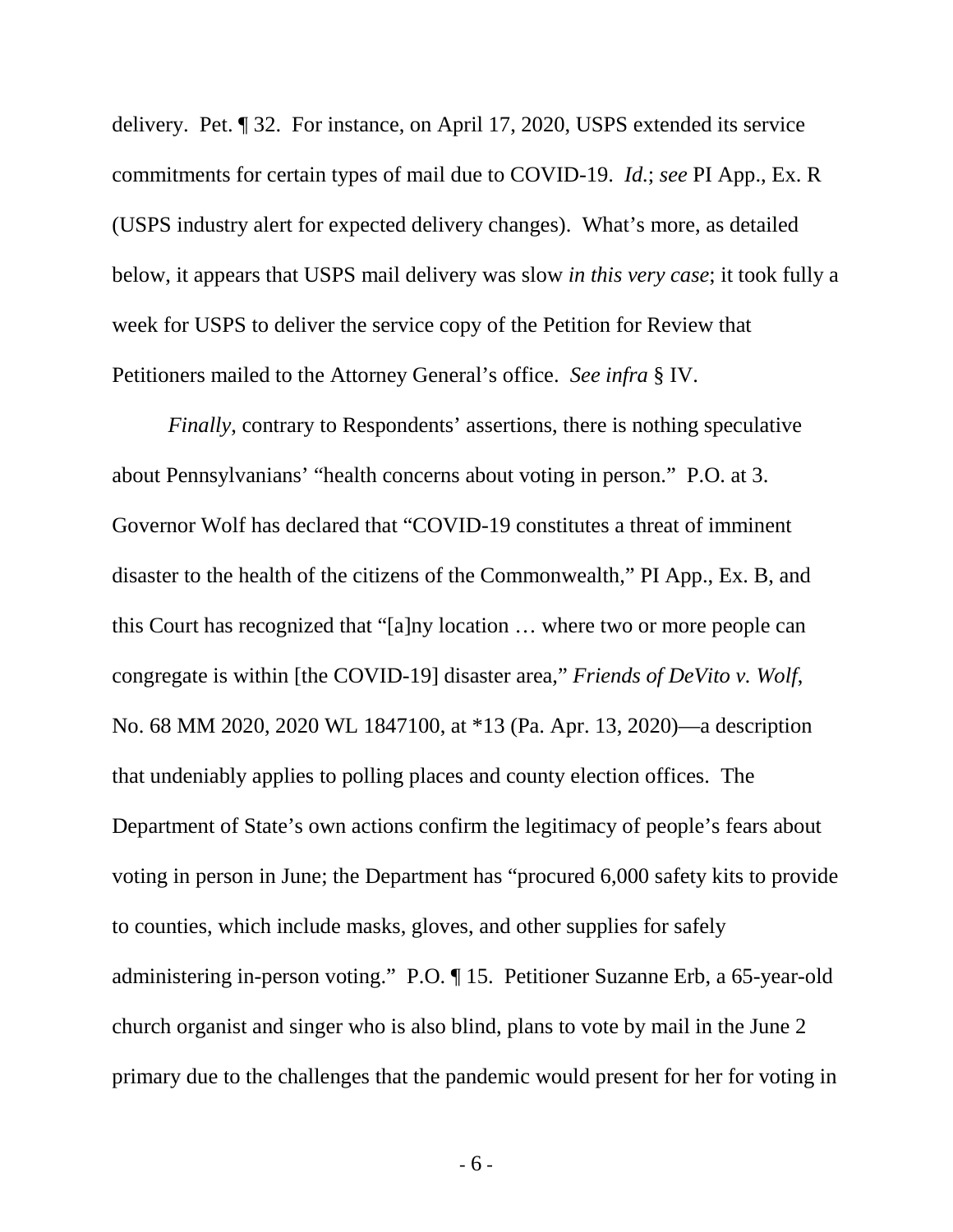person. Pet. ¶¶ 8, 69. And at the recent Senate hearing, multiple groups of citizens voiced related concerns about voting during the COVID-19 pandemic. *See* PI App., Exs. S, T, U. This is not about Pennsylvania voters' mere "convenience," as Respondents suggest. P.O. ¶ 20 (quoting *Oughton v. Black*, 61 A. 346, 349 (Pa. 1905)). To the contrary, voters are rightly concerned about their health and lives, and the health and lives of their families and neighbors.

The bottom line is that, given the deadline for absentee and mail-in ballot applications (which is only one week before election day), the unprecedented number of applications being submitted, the growing backlogs in processing applications by county boards of elections, and the slowdowns in mail delivery, it is a simple fact that a substantial number of Pennsylvania voters will not receive their absentee or mail-in ballots until days or less before election day. Pet. ¶ 52. These voters will then face a stark choice between mailing their ballot back and risking it will arrive too late, or risking their lives by voting in person to ensure that their vote is counted. *Id.* Respondents are wrong that the only injury Petitioners allege is that "some votes will not be counted." P.O. ¶ 22. While that is one serious injury that will result from enforcing the received-by deadline, a separate and independent injury is that some voters will be forced to risk their lives to ensure that their votes are counted. Pet. ¶¶ 51, 119. That injury too violates the Pennsylvania Constitution. *See, e.g.*, *id.* ¶¶ 120, 139. Unless the received-by

- 7 -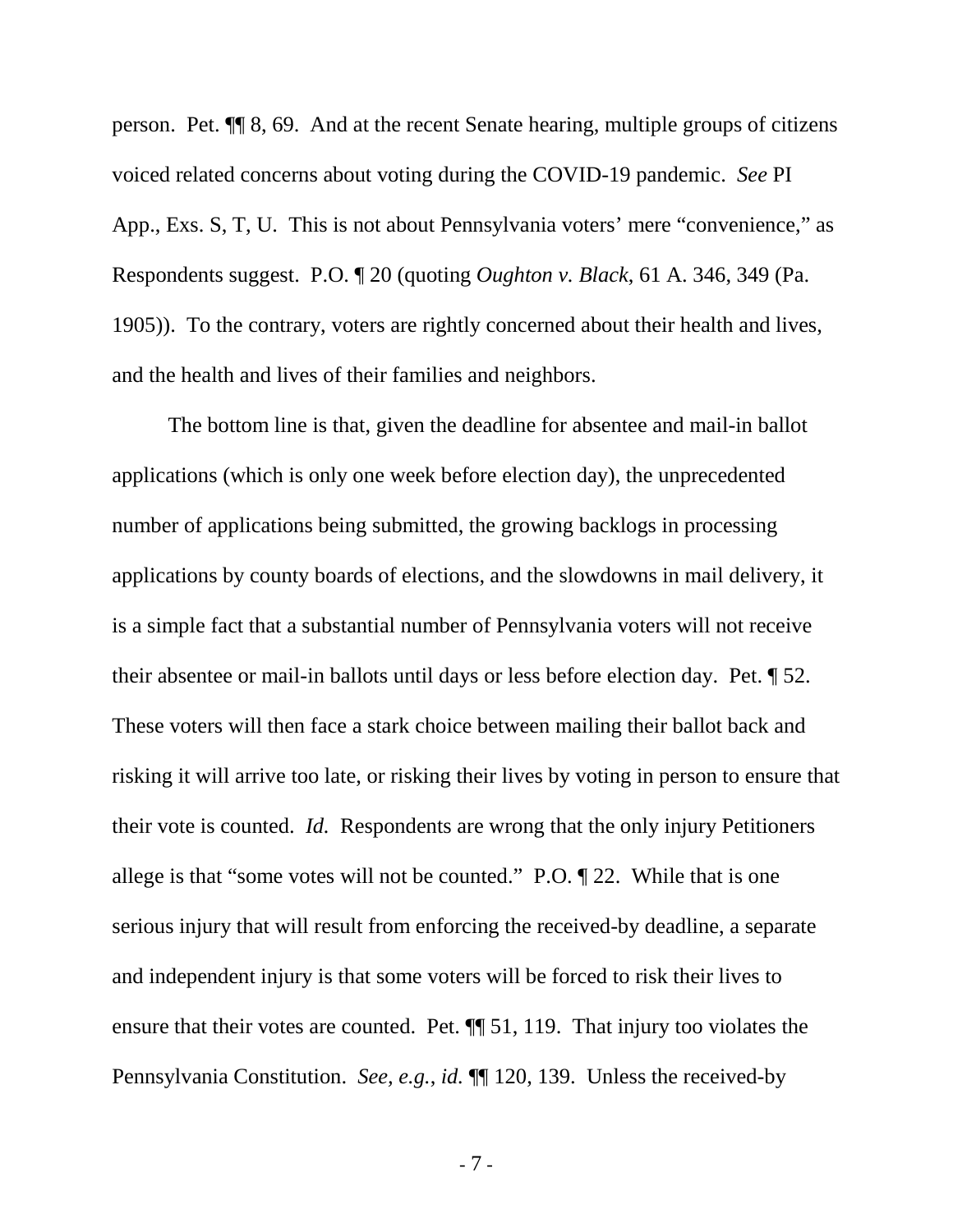deadline is enjoined, it is a guarantee that such harm—as well as the harm in tens

of thousands of late-arriving ballots being discarded—will occur.

Respondents' own concessions confirm the concrete nature of the

constitutional violations here. Those admissions include the following:

- "The COVID-19 crisis is, as Petitioners allege, presenting severe and unprecedented challenges to the administration of the primary election." P.O. ¶ 9; *see id.* at p. 3 ("[T]he COVID-19 pandemic is causing real and constantly evolving challenges to every aspect of administrating the primary election."), ¶ 26 ("Petitioners' concerns about the election are reasonable.").
- Respondents "share the concern" that "bottlenecks may occur at one or more points during the balloting process" for the June primary. *Id.* ¶ 33.
- "[E]xtending the deadline for receipt of ballots ... would increase the number of votes that are timely returned." *Id.* ¶ 27; *see id.* at p. 4 (extending the received-by deadline "may well increase the likelihood that votes will be timely received").
- "[D]uring an emergency, such as the one that currently presents itself, that may affect the timeframes for mailing ballots … it may be more practical and reasonable to utilize a postmarked-by date to determine timeliness of a cast ballot, rather than a received-by date." *Id.* at 4.
- Granting the preliminary relief sought by Petitioners "might well increase voters' confidence [in the election] in the midst of a crisis." *Id.* ¶ 27.

It is difficult to reconcile these extensive concessions with Respondents' "nothing to worry about yet" argument.

The balance of Respondents' arguments are makeweight. They invoke the general power of the legislature to "regulate elections" and the even more general "presumption of constitutionality" that attaches to all legislation. P.O. ¶¶ 20, 21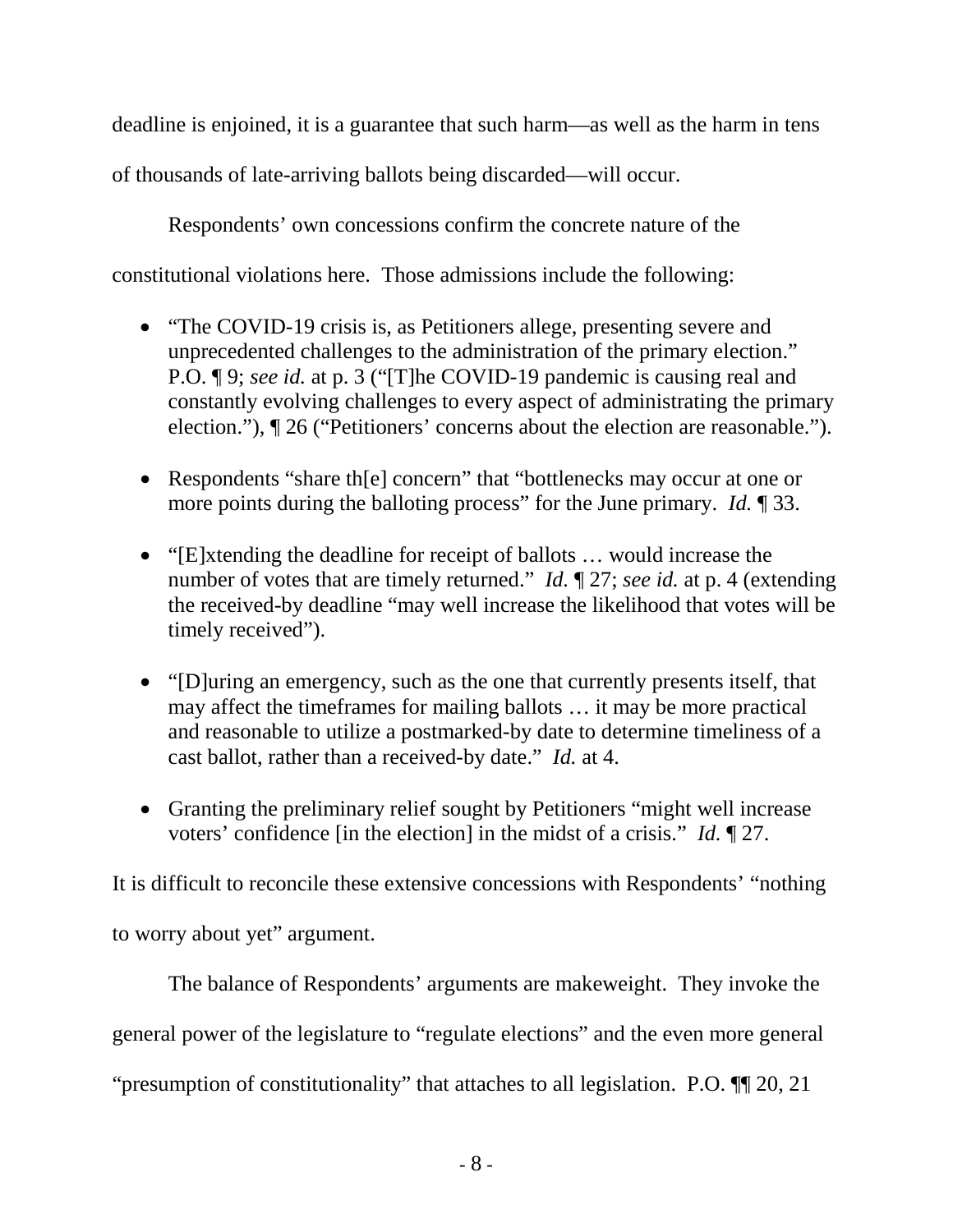(citations omitted). But it is well established that this Court has the power to review the constitutionality of state statutes, *see Emerick v. Harris*, 1 Binn. 416, 1808 WL 1521 (Pa. 1808); *Fillman v. Rendell*, 986 A.2d 63, 75 (Pa. 2009), and the Court has not hesitated to invalidate election laws that violate the constitutional rights of voters. *See, e.g.*, *League of Women Voters of Pa. v. Commonwealth*, 178 A.3d 737, 793 (Pa. 2018).

This Court should reject Respondents' invitation to wait and see "[i]f the anticipated COVID-19-related complications materialize." P.O. ¶ 22. The complications have already materialized, and any delay in granting preliminary relief would only compound the problems for the upcoming June 2 primary.

### <span id="page-13-0"></span>**II. Petitioners Have Standing and Their Claims Are Ripe**

Respondents' Second Preliminary Objection largely parrots their first: Respondents contend that Petitioners lack standing and their claims are not ripe because the harms from the received-by deadline in the context of the COVID-19 pandemic are purportedly "speculative." P.O. ¶ 36. This objection fails for both similar and additional reasons as the first one.

With respect to ripeness, the relevant facts are "sufficiently developed to permit judicial resolution of the dispute." *Robinson Twp. v. Commonwealth*, 83 A.3d 901, 917 (Pa. 2013). As described, there is no dispute that there is a public health emergency that will continue for the foreseeable future, that absentee and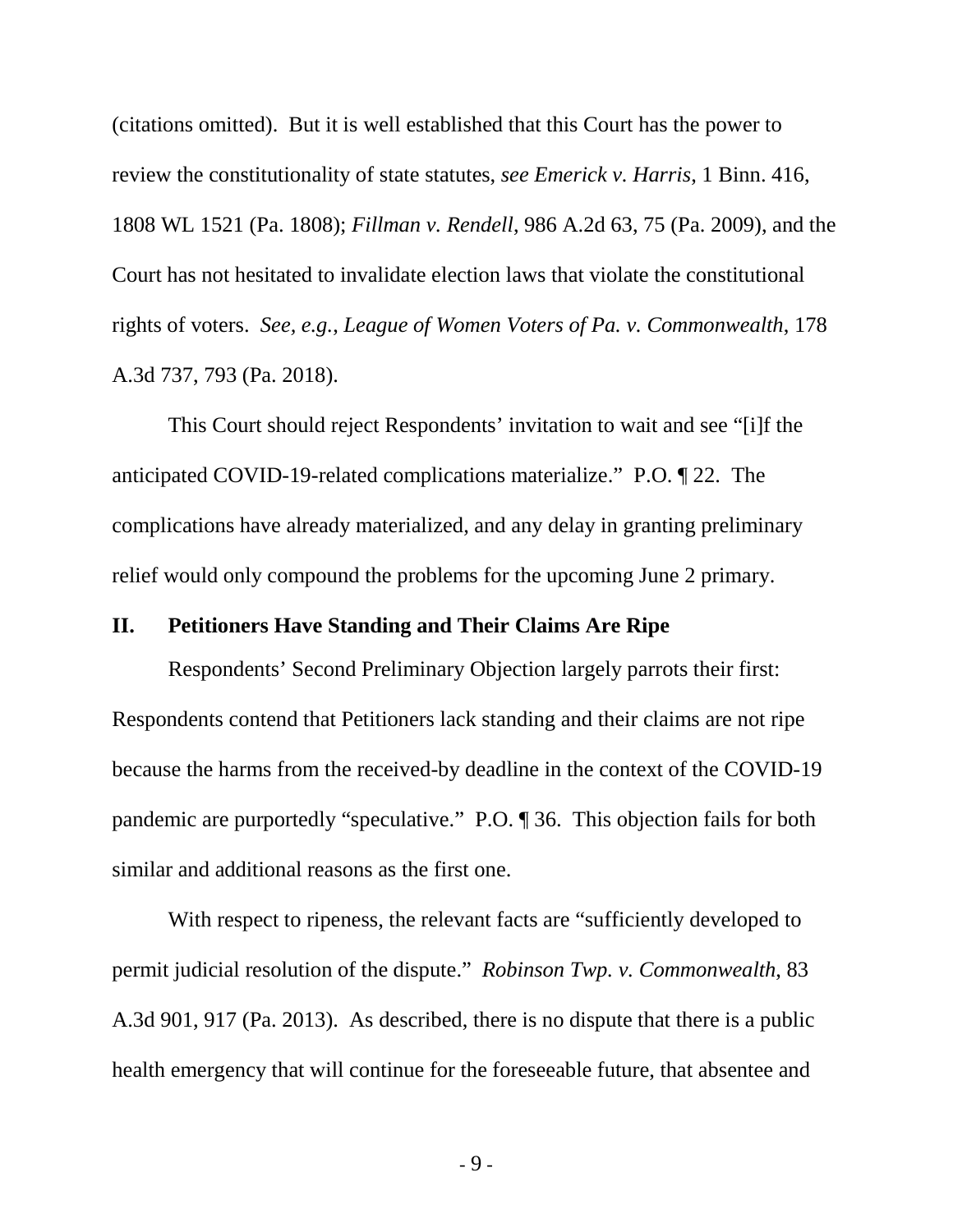mail-in ballot applications have skyrocketed, and that there are existing and growing backlogs in processing absentee and mail-in ballot applications. For the reasons explained above in response to the First Preliminary Objection, these indisputable facts render Petitioners' injuries concrete and render their claims ripe.

Respondents essentially contend that the case will not become ripe until after the election is over and Petitioners can identify with particularity the number of voters who were disenfranchised in each county and the number of absentee and mai-in ballot applications and completed ballots that arrived too late—at which point it would be too late to remedy the problem. The governing principle in the election-law context is the opposite of what Respondents say: courts should take up election law cases earlier than later, to avoid a risk of "voter confusion" that the U.S. Supreme Court has said "will increase" as "an election draws closer." *Purcell v. Gonzalez*, 549 U.S. 1, 7 (2006). Voters should be told in advance when they need to mail their ballots, including because voters like petitioner Suzanne Erb want to be able to consider late-breaking updates in making choices about candidates. And county election boards should know in advance what rules will apply for accepting ballots. If Petitioners had waited until even closer to the June 2 primary date to bring their challenge, Respondents surely would have argued that it is too late to alter any deadlines. *Republican Nat'l Comm. v. Democratic Nat'l Comm.*, 140 S. Ct. 1205, 1207 (2020).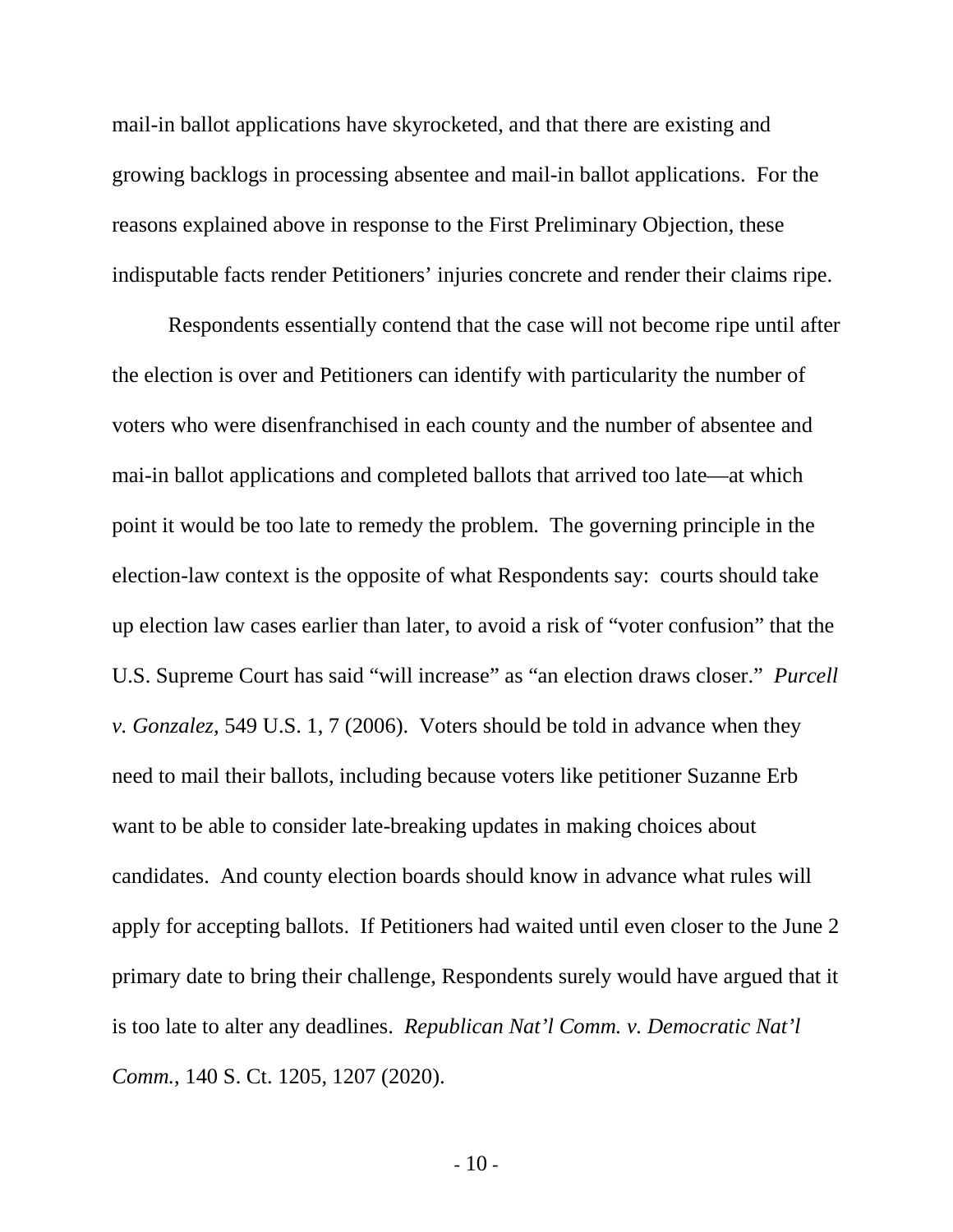In addition, Section 13 of Act 77 requires challenges to the Act to be "commenced within 180 days" of the Act's effective date of October 31, 2019, which was April 28, 2020. This matter was timely filed, but 180 days have now passed. If this Court were to dismiss this action as unripe, Respondents might argue that any subsequent lawsuit was barred by the statute of limitations. The government cannot on the one hand impose a 180-day statute of limitations and then argue that a lawsuit filed within those 180 days must be dismissed as "unripe." That would transform Act 77 into a Catch 22.

As for standing, Petitioners—a Pennsylvania voter and four organizations devoted to eliminating barriers to voting and assisting their members with voting clearly have standing to challenge a Pennsylvania law that will prevent tens or hundreds of thousands of Pennsylvanians from casting effective ballots. Each Petitioner has set forth detailed allegations in the Petition for Review, *see* Pet. ¶¶ 68-104, describing their "substantial, direct, and immediate interest in [this] matter." *Markham v. Wolf*, 136 A.3d 134, 140 (Pa. 2016).

Respondents do not appear to dispute that Petitioners' interests are substantial and direct. Nor could they. Voting is the "most sacred privilege of citizenship." *In re Absentee Ballots Case of 1967 Gen. Election,* 245 A.2d 258, 261 (Pa. 1968). The voter-Petitioner, and the voter-members whom the organizational Petitioners represent, obviously have a substantial interest in having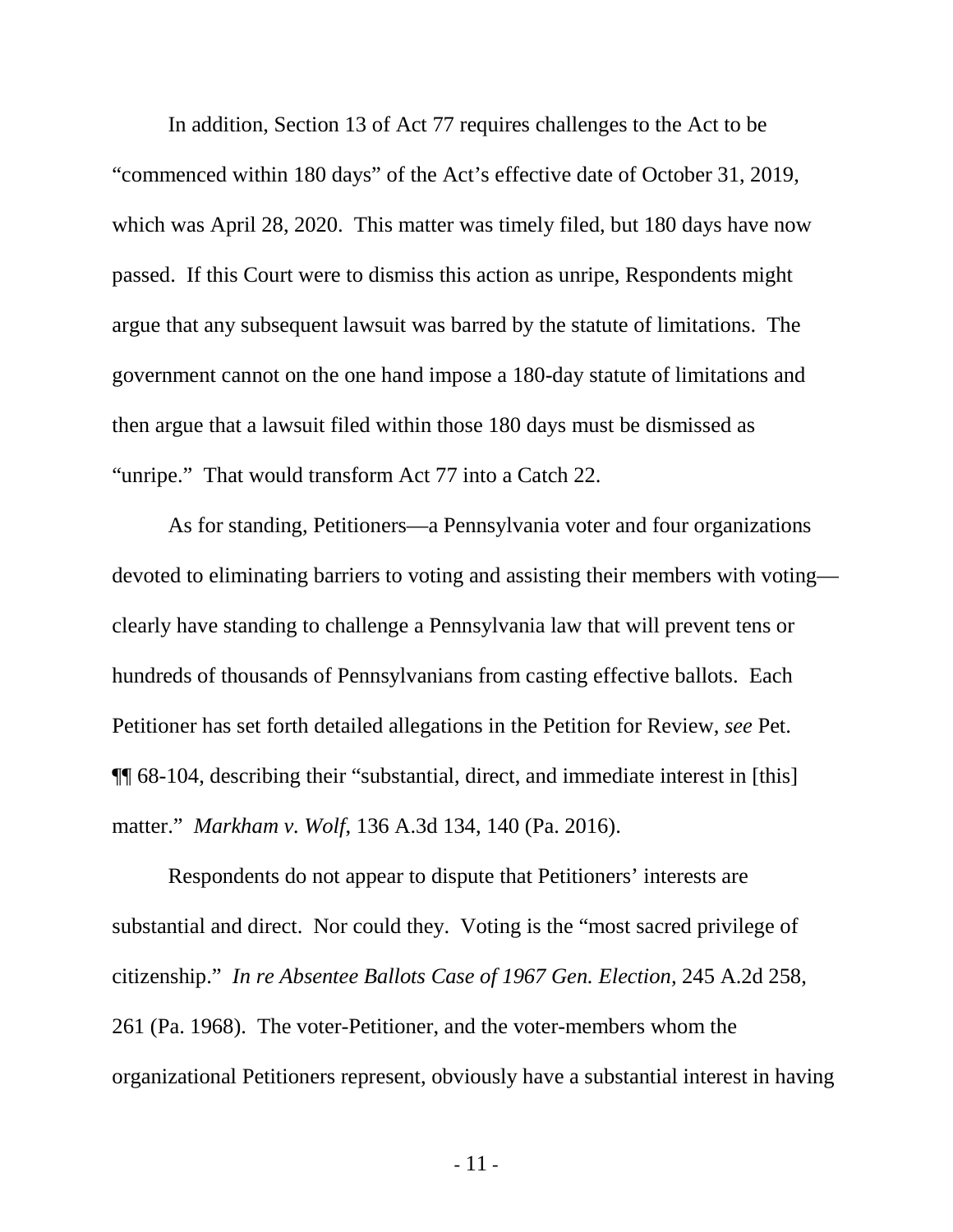their ballots counted and in being able to cast an effective ballot without risking their health and lives. That interest is substantial because it is an "interest in the outcome of the litigation which surpasses the common interest of all citizens in procuring obedience to the law." *S. Whitehall Twp. Police Serv. v. S. Whitehall Twp.*, 555 A.2d 793, 795 (Pa. 1989). And the interest is "direct" because it is the received-by deadline that will operate to prevent petitioners (or their members) from safely casting effective ballots. *Applewhite v. Commonwealth*, No. 330 M.D. 2012, 2014 WL 184988, at \*7 (Pa. Commw. Ct. Jan. 17, 2014).

Petitioner Suzanne Erb is a blind voter who has attested that she does not feel safe voting at a polling place due to the virus. Pet. ¶ 69. She attests that the received-by deadline will place added burdens on her and make it difficult for her to complete and return her ballot on time, given all of the steps needed for her to request and then complete a mail ballot. *Id.* ¶¶ 70-72. The received-by deadline will also force her to decide which candidate to support in a contested primary without full information, earlier than she would otherwise. *Id.* ¶ 73. These are all immediate, cognizable injuries.

The organizational Petitioners have standing on their own behalf because they have "diverted valuable resources" because of the received-by deadline. *Applewhite*, 2014 WL 184988, at \*7; *see also Disability Rights Pa. v. Pa. Dep't of Human Servs.*, 2020 WL 1491186, at \*5 (M.D. Pa. Mar. 27, 2020) (organizations

- 12 -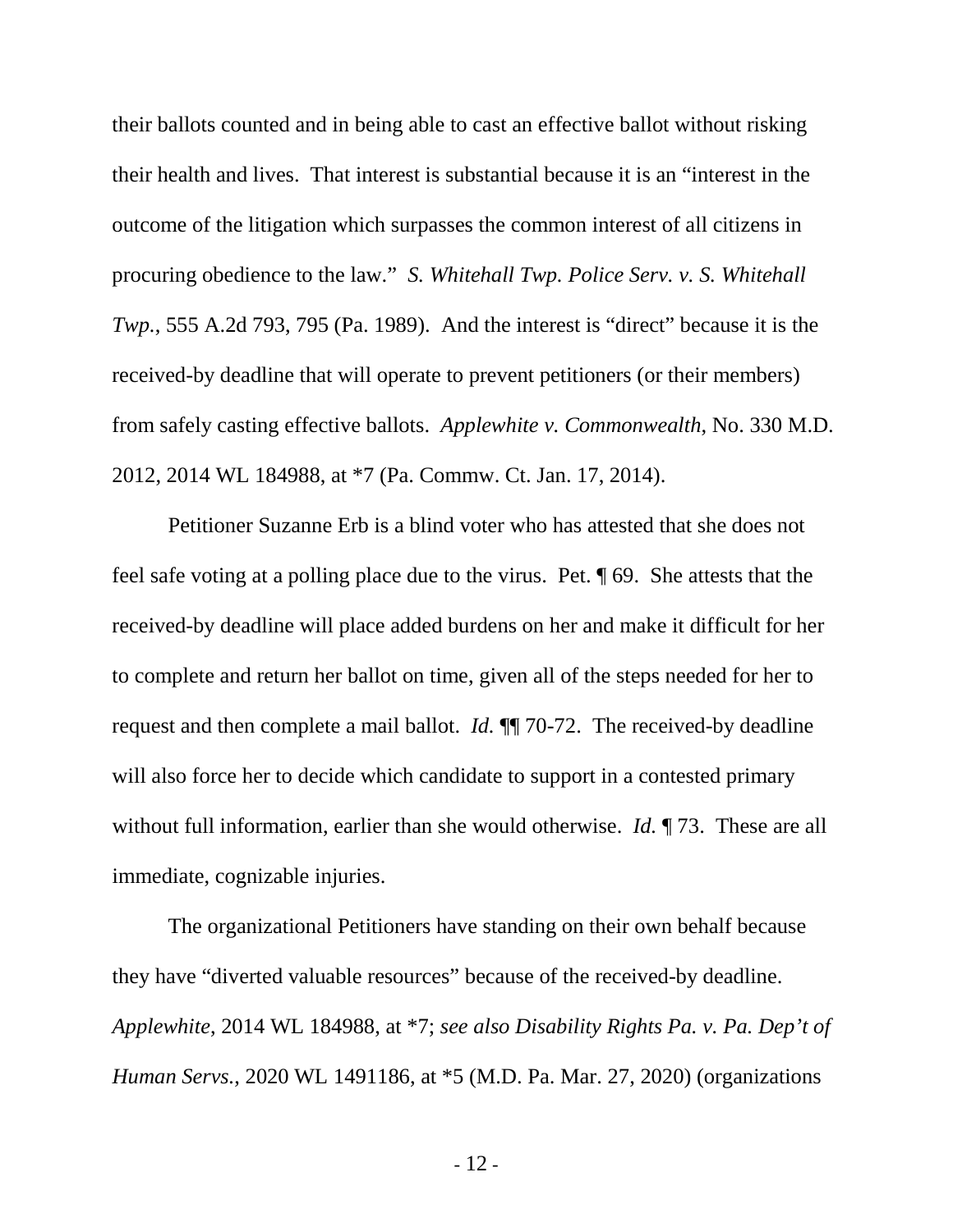have standing where they have "diverted resources [they] might use elsewhere"). All of them are "organizations concerned with protecting the right to vote of Pennsylvanians and maximiz[ing] their opportunities to exercise that right," and they have standing because they "educate[] [their] clients as to voting criteria and ha<sup>[ve]</sup> an interest in assisting" disabled and minority clients in casting effective mail ballots. *Applewhite*, 2014 WL 184988, at \*7. Several of the Petitioner organizations have *already* diverted valuable resources as a consequence of the received-by deadline, and will continuing doing so if the deadline remains in effect. Pet. ¶¶ 78, 88, 101. This diversion of resources is already occurring; there is nothing contingent about this, and it "is a direct harm sufficient for standing." *Applewhite*, 2014 WL 184988, at \*7; *see also Disability Rights Pa.*, 2020 WL 1491186, at \*5 (holding that Disability Rights Pennsylvania had standing based on diversion of resources).

Organizations also have standing to sue on behalf of their members in Pennsylvania, "particularly in lawsuits brought to challenge state laws affecting voters." *Applewhite*, 2014 WL 184988, at \*7. Organizations have standing to sue on behalf of members if at least one member "suffering immediate or threatened injury as a result of the action challenged." *Robinson Twp.*, 83 A.3d at 922.

Respondents contend that the injuries to Petitioners' members (and to Ms. Erb) are not "immediate" because Petitioners purportedly do not allege facts that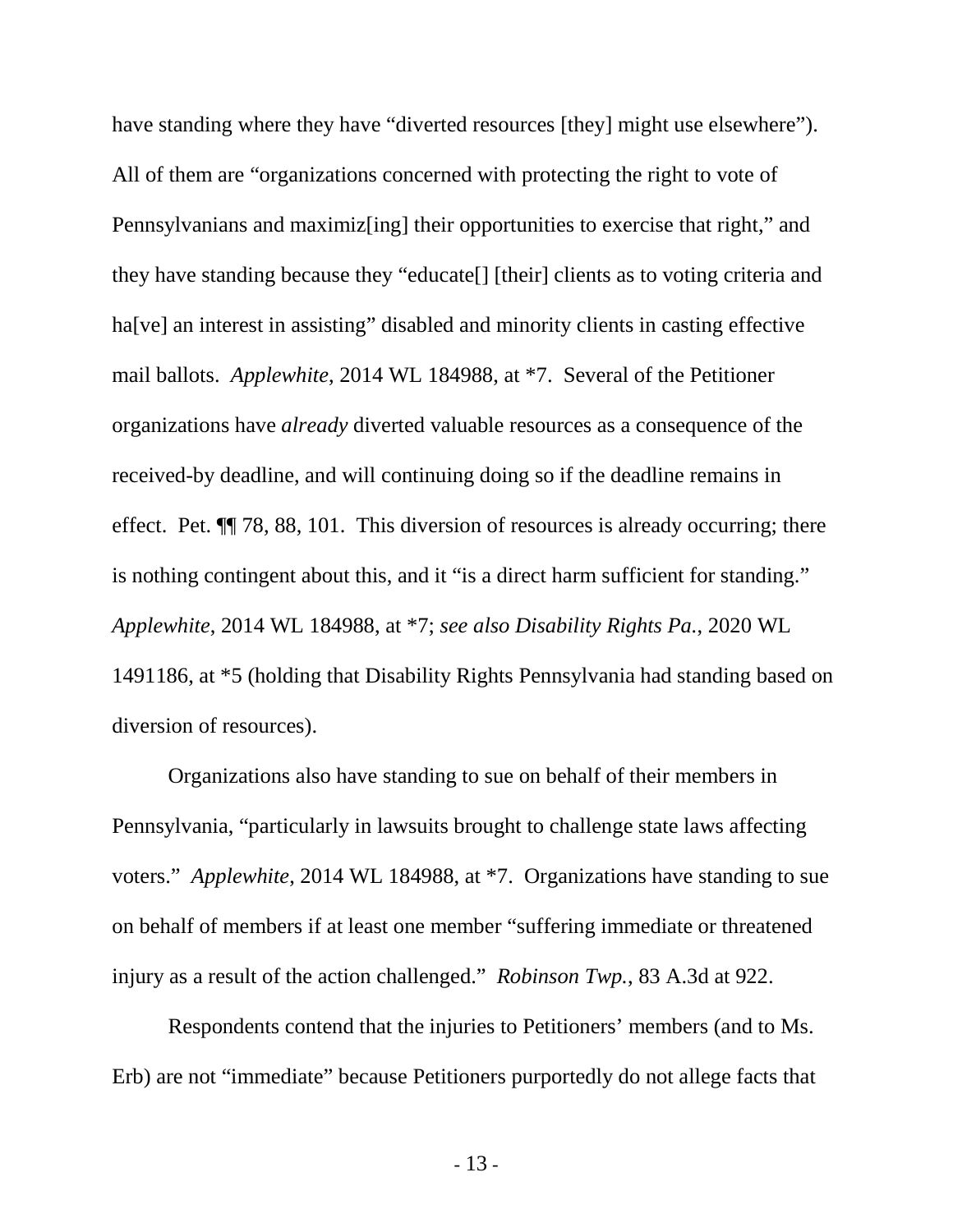show that the individual petitioner or specific members of the organizational petitioners are "likely to suffer a constitutional deprivation," because petitioners do not allege precisely *where* in the state the "bottlenecks" will arise. P.O. ¶¶ 33-34; *see id.* ¶ 25 (objecting to a purported lack of "specifics" on "what exactly will go wrong, where it will go wrong, [or] whom it will affect"). But Petitioners allege that the harm and bottlenecks will occur *throughout* the state. COVID-19, obviously, is a threat throughout the Commonwealth. *Supra* at 6. That is why the Governor has declared a *statewide* stay at home order, and a state of emergency that applies to polling places. *Supra* at 6.

It is a guarantee that disabled, senior, black, and minority voters will be adversely affected by enforcement of the received-by deadline in these circumstances. It is a certainty that at least one of Petitioners' members or constituents will be among these voters—at least one of Petitioners' members or constituents will receive their absentee or mail-in ballot too close to election day to be sure it will arrive on time if they mail it back, harming them by putting them to a choice between their vote and their health. That more than suffices to show standing on behalf of Petitioners' members and constituents. *See Alabama Legislative Black Caucus v. Alabama*, 575 U.S. 254, 270 (2015); *see also Disability Rights Pa.*, 2020 WL 1491186, at \*6-7 (holding that Disability Rights Pennsylvania had standing to bring suit on behalf of its constituents).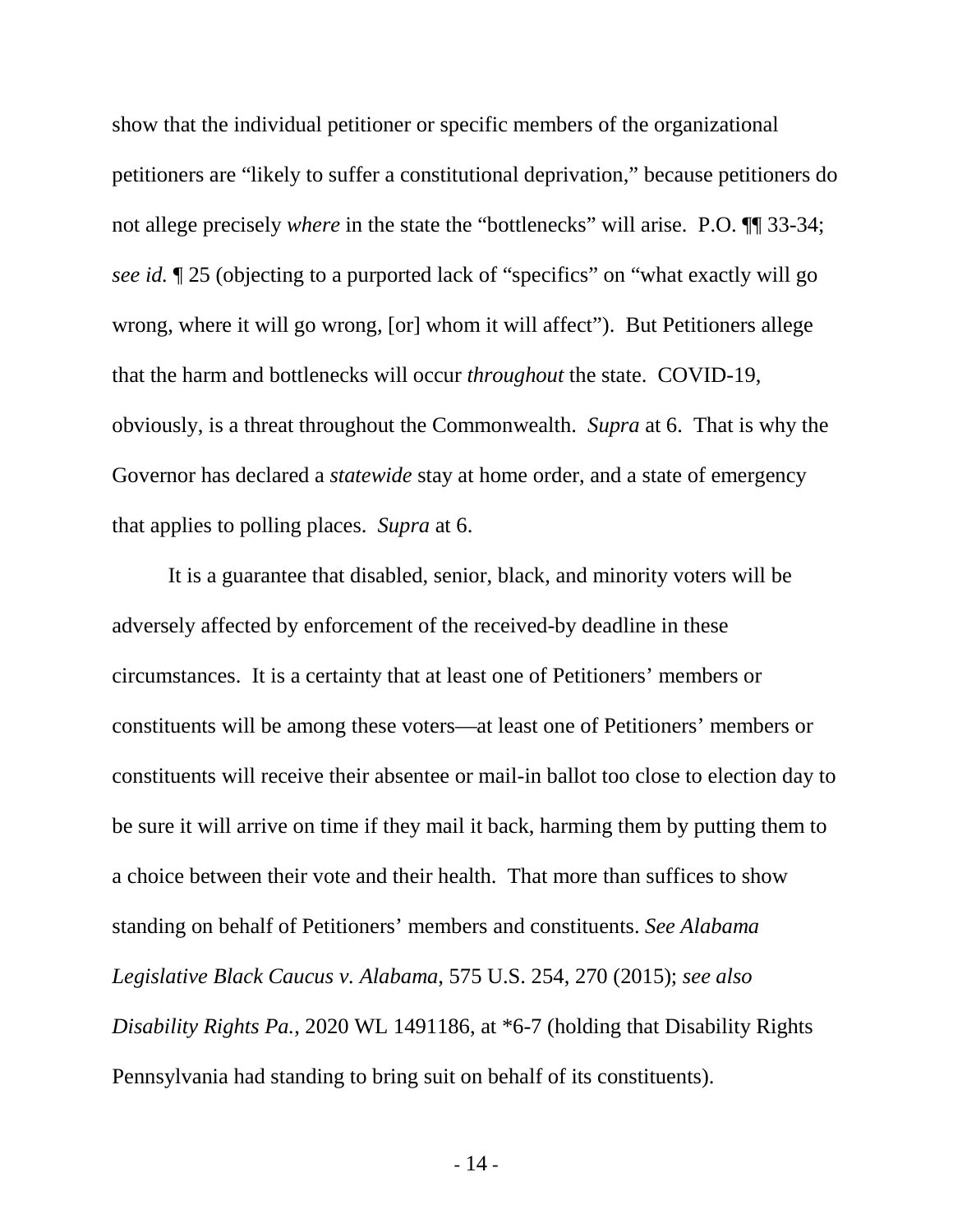Moreover, the fact that petitioners cannot predict which particular individual's ballot will take 5 days for delivery (and so will not be counted) and which particular individual's ballot will take 2 days (and will be counted), is a further constitutional harm—not a sign of lack of standing. Pet. ¶ 22 (explaining that disenfranchisement will be "arbitrary"). On Respondents' theory, no one would have standing to challenge a law that gave poll workers the power to arbitrarily tear up ballots cast by random voters who showed up to the polling place, because no particular individual could "have [any] way of knowing" that he or she as an "individual" would be "likely" to be affected. P.O. ¶ 33. It is a certainty that one or more of each of the organizational Petitioners' members will be adversely affected.

## <span id="page-19-0"></span>**III. Petitioners Need Not Join 67 County Boards of Elections to Challenge the Constitutionality of a Uniform Statutory Statewide Deadline**

Respondents assert that Pa. R. Civ. P. 1032(b) requires Petitioners to join each and every one of Pennsylvania's 67 county boards of elections in order to bring this action challenging the constitutionality of a provision of the Election Code. Their argument runs counter to precedent, cannot be reconciled with the statutory scheme governing the administration of Pennsylvania elections, and, if adopted, would be so practically burdensome that it would effectively shut down constitutional challenges to election-related restrictions.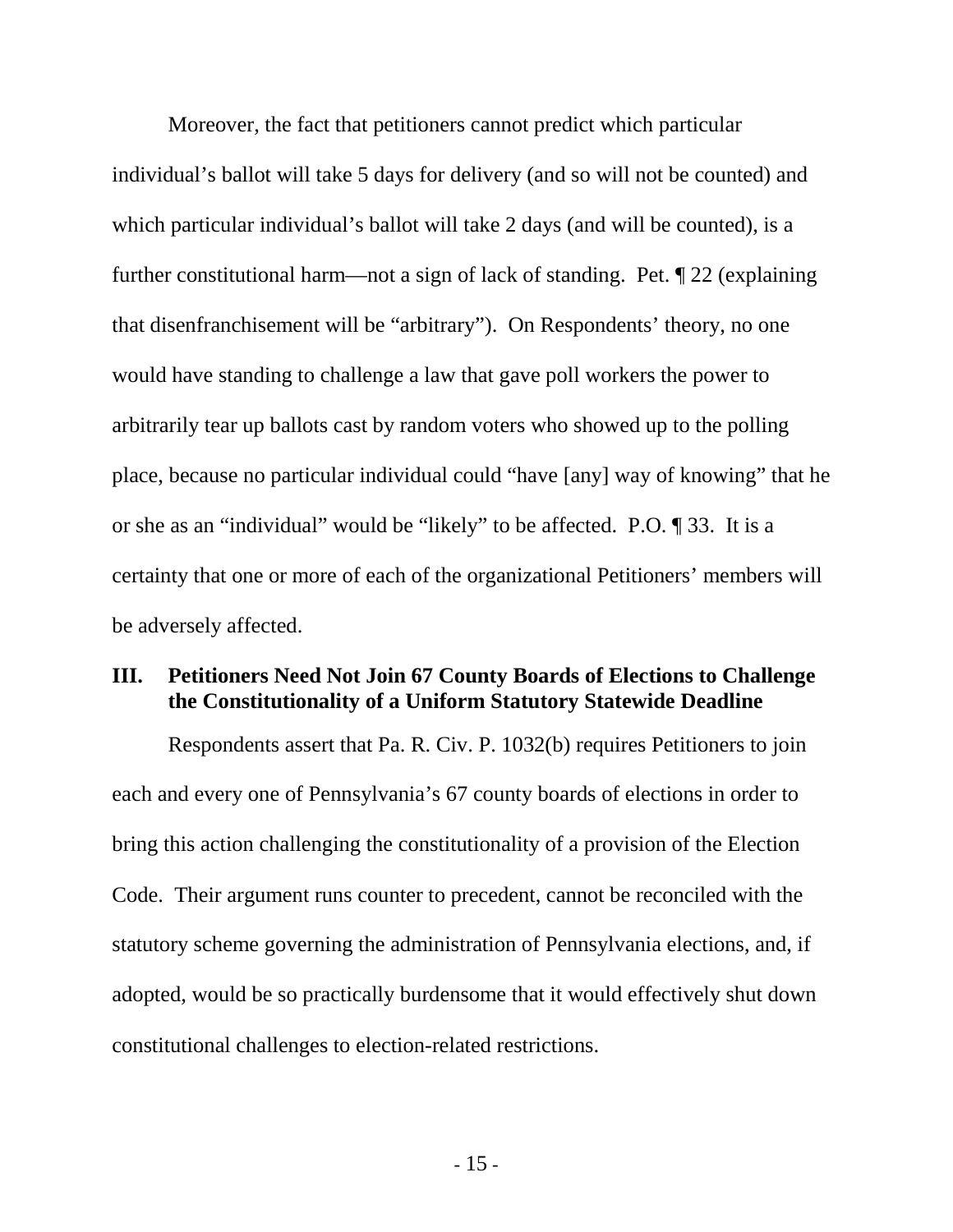Pennsylvania courts routinely resolve election-law challenges like this one without the parties that Respondents now claim are indispensable. In *Applewhite v. Commonwealth*, for example, the Commonwealth Court enjoined enforcement of a photo-identification statute without any counties or county officials as parties, even though counties were responsible for enforcing the photo-identification requirements that were enjoined. 2012 WL 4497211, at \*7-8 (Pa. Commw. Ct. Oct. 2, 2012); *see also Banfield v. Cortés*, 922 A.2d 36 (Pa. Commw. Ct. 2007) (overruling preliminary objection seeking dismissal for failure to join 56 counties in action concerning certain voting machines). Respondents do not cite a single Pennsylvania decision holding that county boards of elections are indispensable parties that must be joined in challenges to statutory, statewide election laws, and Petitioners are aware of none.

The dearth of precedent supporting Respondents' position reflects that, in constitutional challenges like this one, counties do not remotely qualify as indispensable under this Court's standard. "In Pennsylvania, an indispensable party is one whose rights are so directly connected with and affected by litigation that he must be a party of record to protect such rights." *Mechanicsburg Area Sch. Dist. v. Kline*, 431 A.2d 953, 957 (Pa. 1981) (quotation marks omitted). Respondents do not explain what "rights" the county election boards would be seeking to defend in a case involving a uniform, statewide, statutory deadline.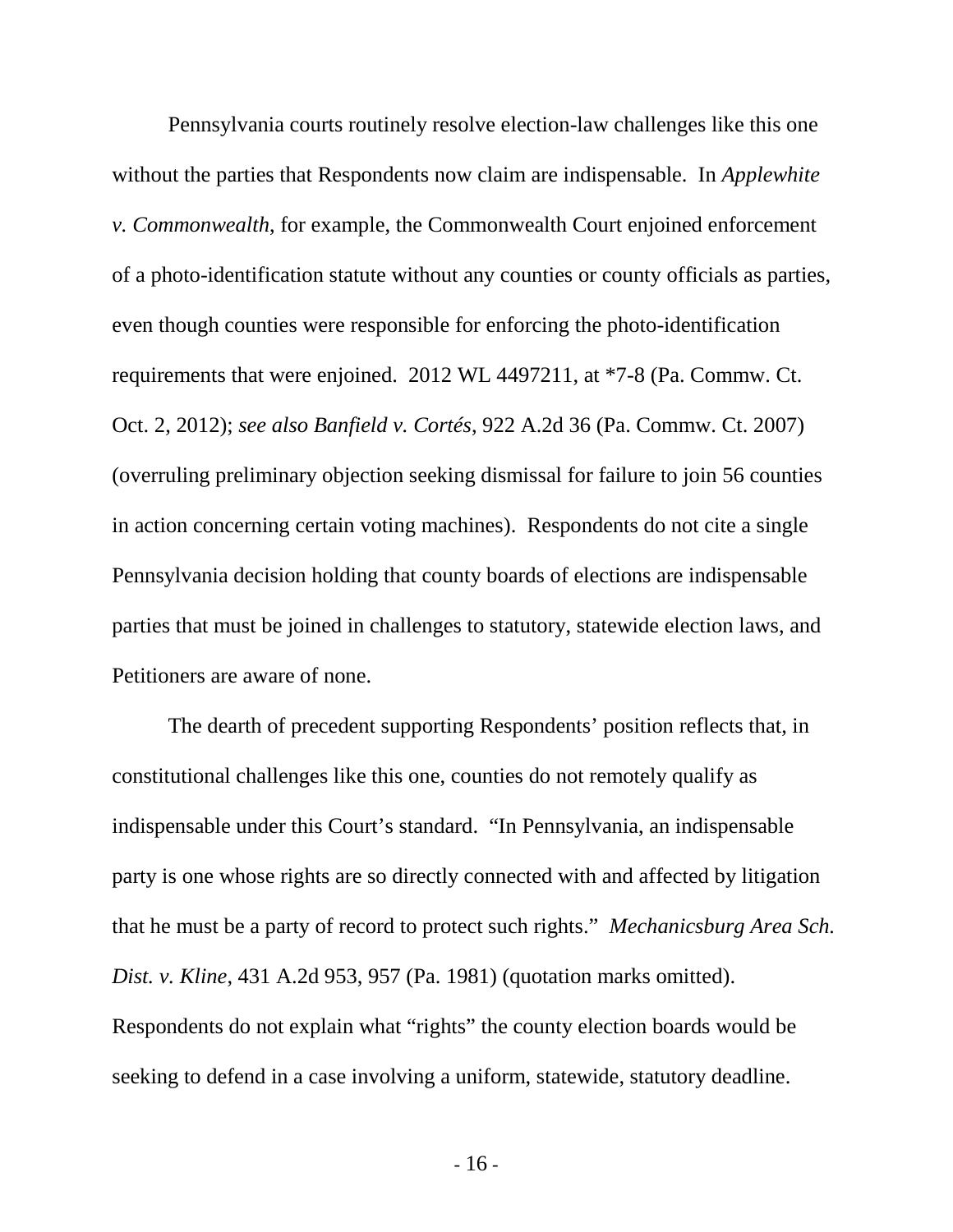To the contrary, Pennsylvania's Election Code expressly charges the Secretary of the Commonwealth—a named Respondent in this case—with overseeing and implementing the Election Code and the counting of absentee and mail-in ballots in particular. The Secretary has authority to perform necessary duties under the Election Code, *see* 25 P.S. § 2621, and has authority specifically "to establish, implement and administer the SURE system," *id.* § 1222(f), which governs how county election boards record absentee and mail-in ballot applications, send such ballots to voters, process voters' completed ballots, and count the ballots. The Secretary also is delegated the power to "receive from county boards of elections the returns of primaries and elections, to canvass and compute the votes cast for candidates and upon questions as required by the provisions of this act; to proclaim the results of such primaries and elections, and to issue certificates of election to the successful candidates at such elections." *Id.* § 2621. And the Secretary prescribes the form of the application for absentee and mail-in ballots. *Id.* § 3146.2(i).

Moreover, independent of the Secretary's authority to direct the county boards of elections, county election boards must exercise their duties "in the manner provided by" the Election Code. 25 P.S. § 2642. Thus, if this Court declares a statewide, statutory deadline in the Election Code unconstitutional as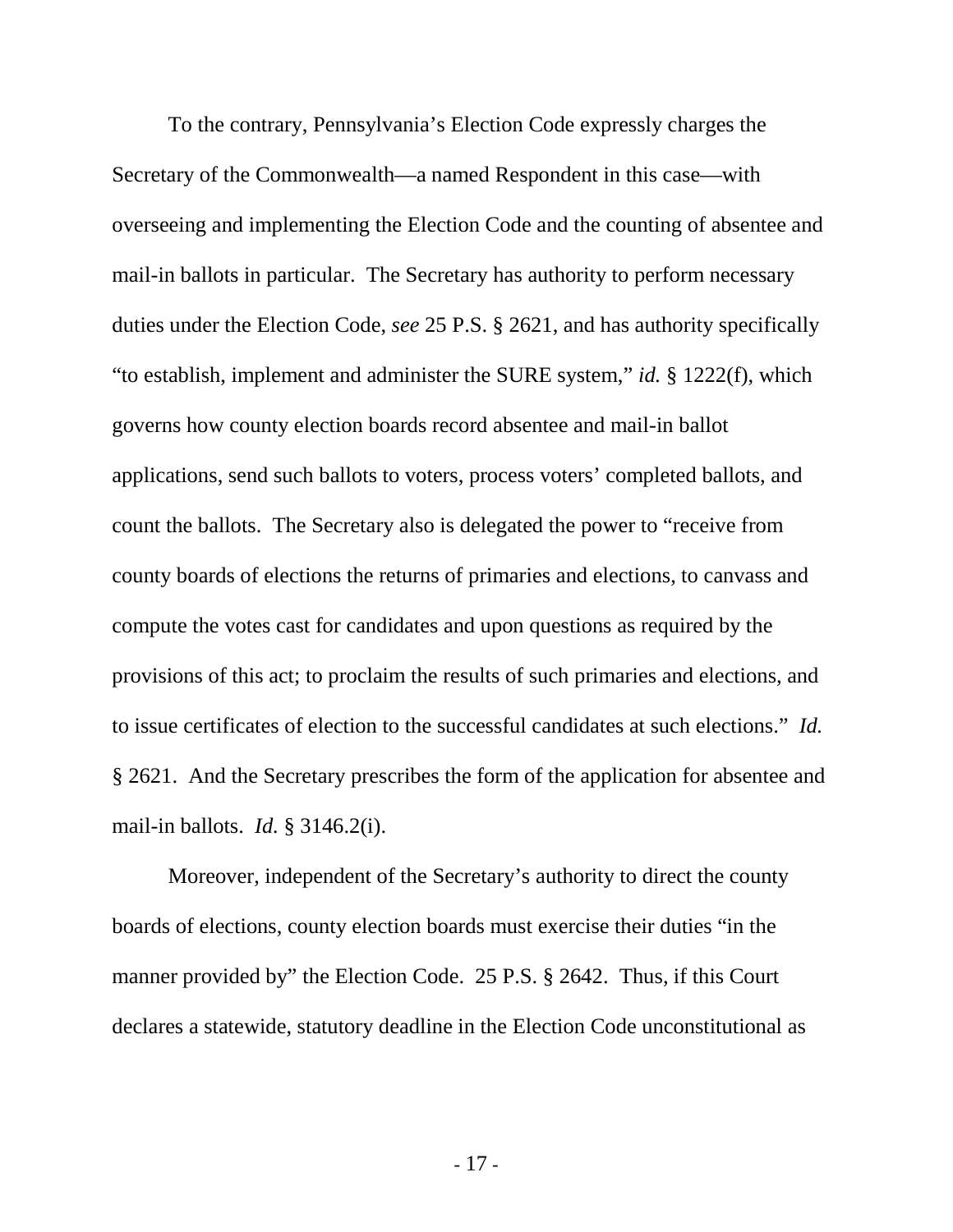applied during the pandemic, all county election boards and their officials, like all state officers, must abide by that decree.

Respondents are correct that the inevitable disparity in "applicationprocessing speeds" between counties is one of several reasons why enforcement of the received-by deadline during the pandemic is unconstitutional. P.O. ¶ 42. But Respondents do not explain why Petitioners' reliance on that disparity means that the counties themselves need to be named as respondents—if the current Respondents dispute the potential for any disparity, they are free to argue as much.

That the requested relief may alter "counties' behavior and responsibilities" (P.O. ¶ 44) is not nearly enough to make all counties indispensable. Respondents' argument mirrors one that this Court directly rejected in *Kline*, which involved a dispute over subsidy funding for school districts under Pennsylvania statutes. 431 A.3d at 955-56. The respondents there argued that all Pennsylvania school boards were indispensable because the requested relief could reduce the subsidy payments to which all other school districts were entitled. *Id.* at 958. This Court disagreed; even if the other districts might stand to lose funding, they did not have a right to "benefit from any error that may have been made in the calculation" of subsidies at least not one so integral that their presence in the case was "essential to a determination on the merits." *Id.*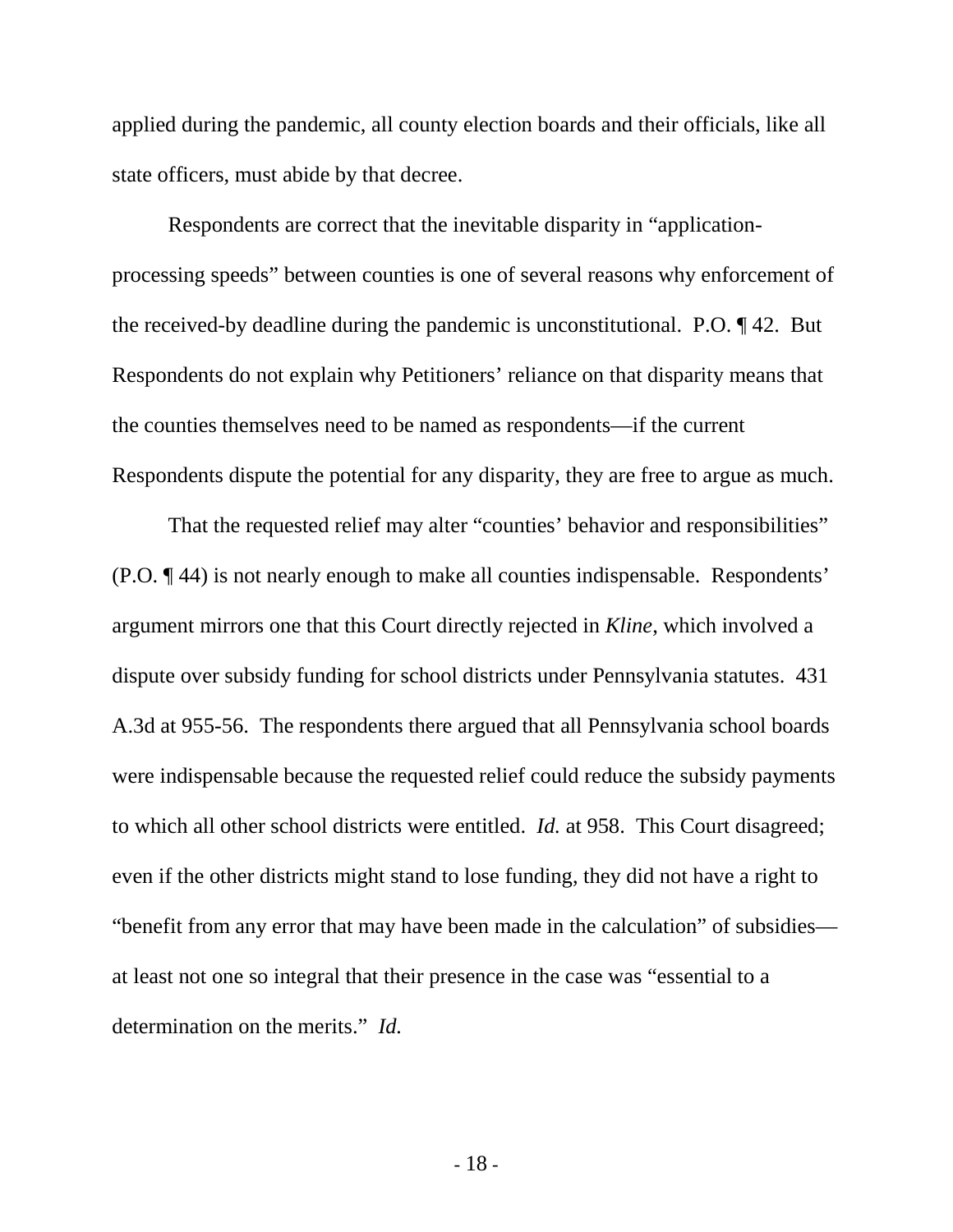If Respondents' theory were correct, individuals in all future cases challenging statutes or government policy as unconstitutional would systematically need to effectuate service on dozens, if not thousands, $4$  of government officials across Pennsylvania. All of those parties would then have the ability to file separate motions and briefs—which would then require responsive filings throughout the litigation. In every election law case, plaintiffs would need to name and serve, at minimum, nearly 70 defendants, and the courts would then potentially be subject to 70 different sets of briefs on every contested issue. "To sustain the preliminary objection of failure to join an indispensable party would be inequitable and unjust," *Kline*, 431 A.2d at 959, not just here but in scores of future civil rights cases fitting this mold. There is nothing to recommend Respondents' argument that this Court break with precedent and impose such a novel and burdensome requirement. Respondents' Third Preliminary Objection should be overruled.[5](#page-23-1)

<span id="page-23-0"></span><sup>&</sup>lt;sup>4</sup> In a suit challenging the constitutionality of the Election Code's poll-watcher procedures, for example, it would be necessary to name as respondents thousands of election judges across Pennsylvania. 25 P.S. § 2687(b) ("During those intervals when voters are not present in the polling place either voting or waiting to vote, the judge of elections shall permit watchers, upon request, to inspect the voting check list and either of the two numbered lists of voters maintained by the county board: Provided, That the watcher shall not mark upon or alter these official election records. The judge of elections shall supervise or delegate the inspection of any requested documents.").

<span id="page-23-1"></span> $<sup>5</sup>$  In the event this Court holds that Pennsylvania's 67 counties are indispensable</sup> parties, Petitioners respectfully request that it grant Petitioners leave to amend their Petition for Review, with any new respondents added *nunc pro tunc*.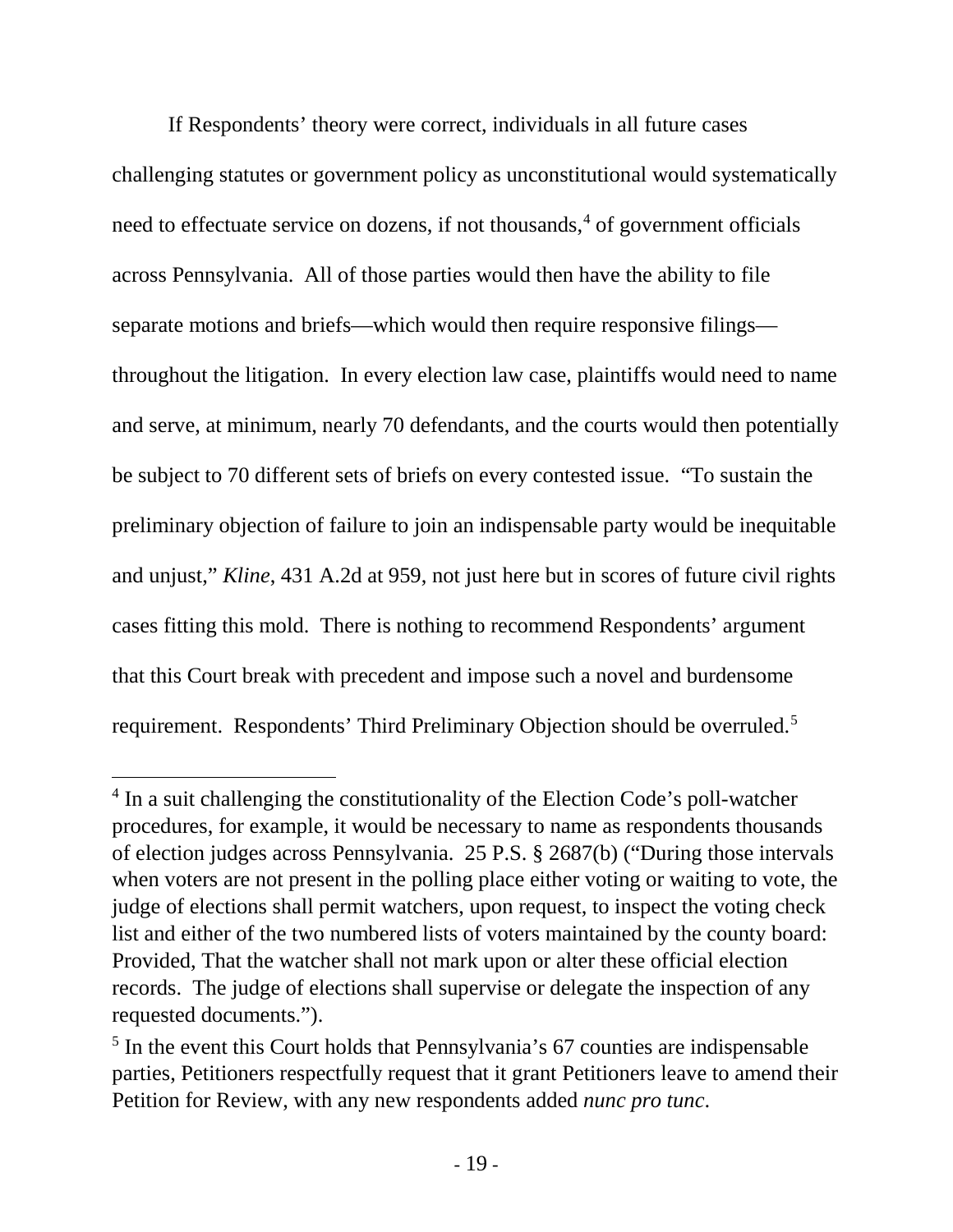## <span id="page-24-0"></span>**IV. Respondents' Fourth Preliminary Objection Is Factually Wrong and Underscores the Arbitrary Nature of a Mail Voting System that Depends on USPS Delivery Times**

Respondents' Fourth Preliminary Objection asserts that Petitioners did not properly notify the Office of the Attorney General of this lawsuit. Their objection is factually wrong. As detailed in the Declaration of Service filed concurrently with this Memorandum of Law, Petitioners sent the Petition for Review to the Attorney General via USPS certified mail on April 28, 2020. USPS delivered the envelope to the Attorney General's office on May 4, 2020 at 7:53 a.m., more than seven hours before Respondents filed their Preliminary Objections. *See* Decl. of Serv. ¶ 7, Ex. A. Thus, even at the time they filed, Respondents' Fourth Preliminary Objection was inaccurate.

What's more, Respondents' factual misstep underscores the merits of Petitioners' constitutional claims in this case. As detailed in the Declaration of Service and accompanying exhibits, Petitioners sent copies of their Petition to Respondents and to the Attorney General at exactly the same time and from exactly the same place (Washington, D.C.). Decl. of Serv. ¶¶ 5-9, Exs. A-C. Both envelopes were destined for the same city (Harrisburg), and both envelopes arrived there on April 29, 2020. *See id.*, Exs. A, C. Moreover, according to the USPS website, both envelopes were "Available for Pickup" before 8:00 a.m. on April 30, 2020. *See id.* But while USPS promptly delivered Respondents' envelope that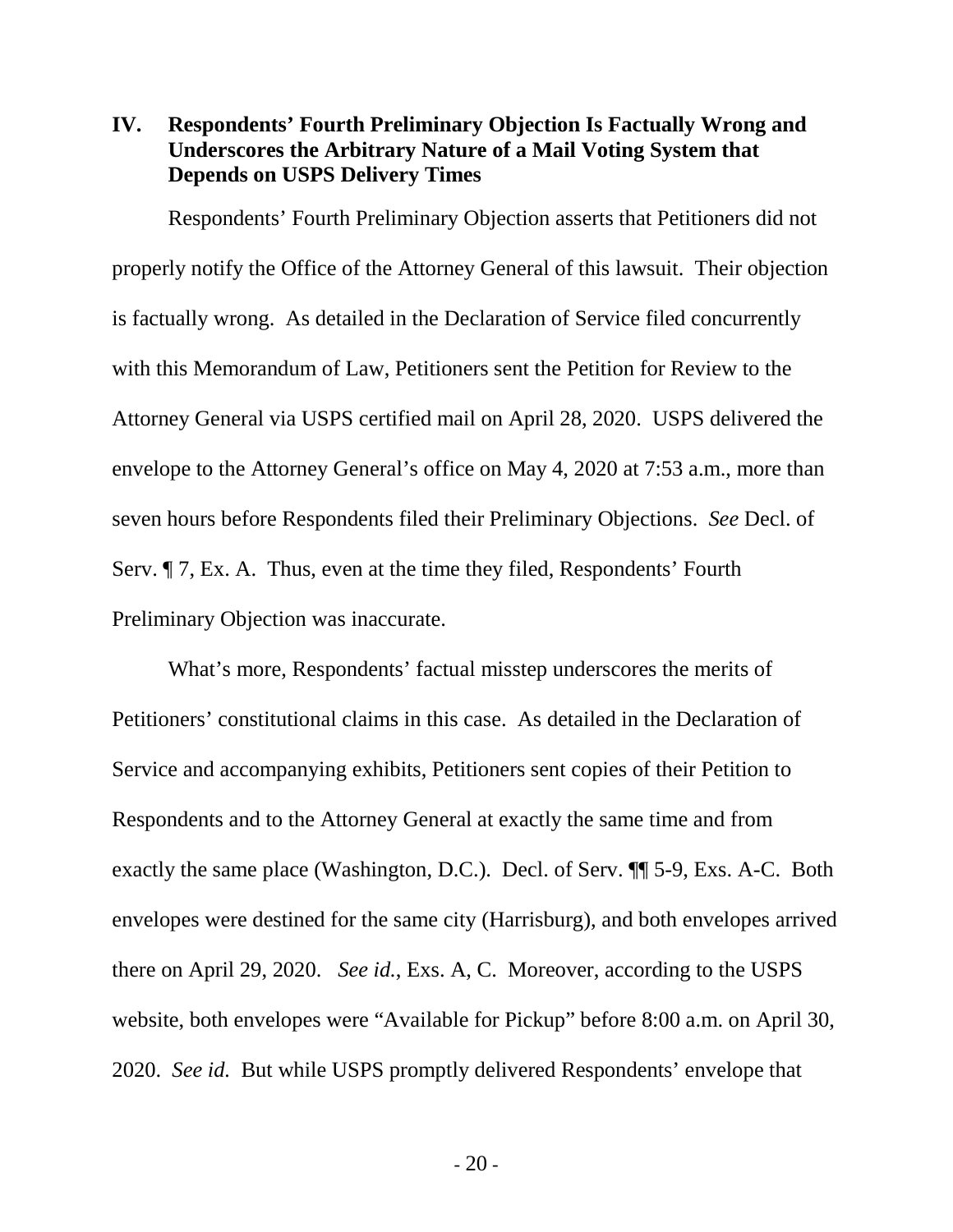same day, it did not deliver the Attorney General's until May 4, 2020—four days later. *Id.* Thus, Respondents' envelope took two days to arrive, but it was almost a week before the Attorney General received his. *See id.*

Just as Petitioners could not dictate when USPS delivered the service copies of their Petition for Review, Pennsylvania voters are powerless to influence how quickly USPS delivers their absentee and mail-in ballots. To put a finer point on it, if the separate service envelopes for Respondents and the Attorney General had been absentee or mail-in ballots sent by voters to the Dauphin County Board of Elections, one would have arrived in time to be counted, but the other would have arrived too late.

Finally, prompt service by USPS certified mail of the Petition for Review, which on its face alleges Act 77's "received by" deadline is unconstitutional, plainly satisfies the applicable rules. Under Pa.R.A.P. 521(a), which applies in original-jurisdiction matters in appellate courts, service on the Attorney General in a case that draws in question the constitutionality of a statute is required only in a matter "to which the Commonwealth or any officer thereof, acting in his official capacity, is not a party." Here, because the Secretary of Commonwealth is a party in her official capacity, service on the Attorney General went above and beyond the requirements of Rule 521(a). Service by certified mail also satisfied any requirement that may have been imposed by Pa.R.A.P. 1514(c) ("A copy of the

- 21 -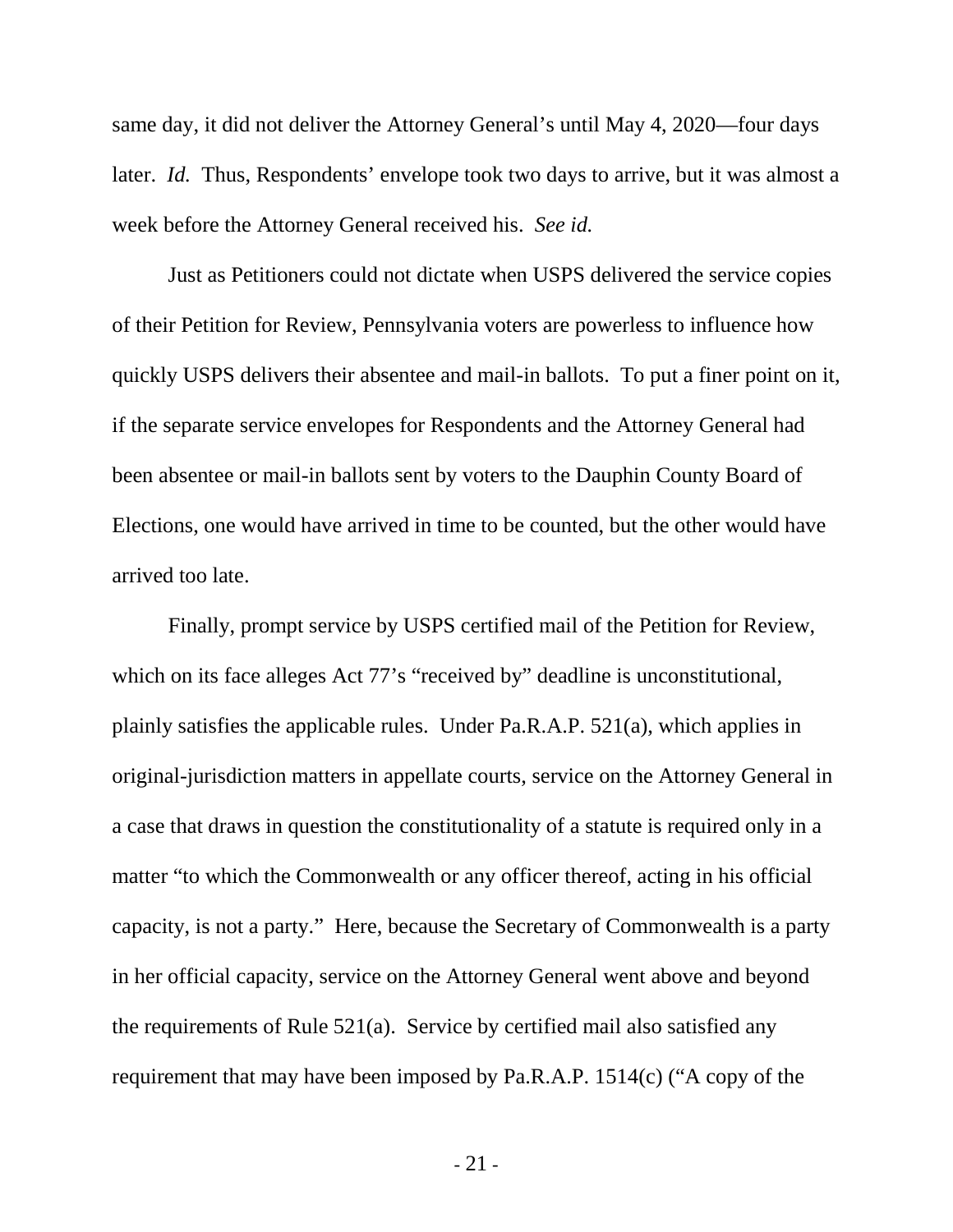petition for review shall be served by the petitioner in person or by certified mail on the government unit that made the determination sought to be reviewed. In matters involving the Commonwealth, the petitioner shall similarly serve a copy upon the Attorney General of Pennsylvania.") or Pa.R.C.P. 235 (notice to be sent "by registered mail to the Attorney General of Pennsylvania").<sup>[6](#page-26-1)</sup> Under these rules, Petitioners properly and timely served the Attorney General by sending him a copy of the Petition via certified mail. Accordingly, this Court should overrule Respondents' Fourth Preliminary Objection.

## **CONCLUSION**

<span id="page-26-0"></span>For the reasons stated above, Respondents' Preliminary Objections should be overruled in their entirety.

<span id="page-26-1"></span> <sup>6</sup> Respondents' citation to Pa.R.C.P. 422 is inapt. *See Buoncuore v. Pa. Game Comm'n*, 830 A.2d 660, 662 (Pa. Commw. Ct. 2003) (holding that the Rules of *Appellate* Procedure govern service for any petition filed directly in an appellate court). Petitioners filed their Petition for Review directly in this Court, and therefore the Rules of Appellate Procedure govern the applicable service requirements. *See id.* Moreover, even though the Attorney General has the right to intervene, *see* Pa.R.A.P. 521(b), he is not a party to this suit and would not need to be served in accordance with Pa.R.C.P. 422 under any circumstances.